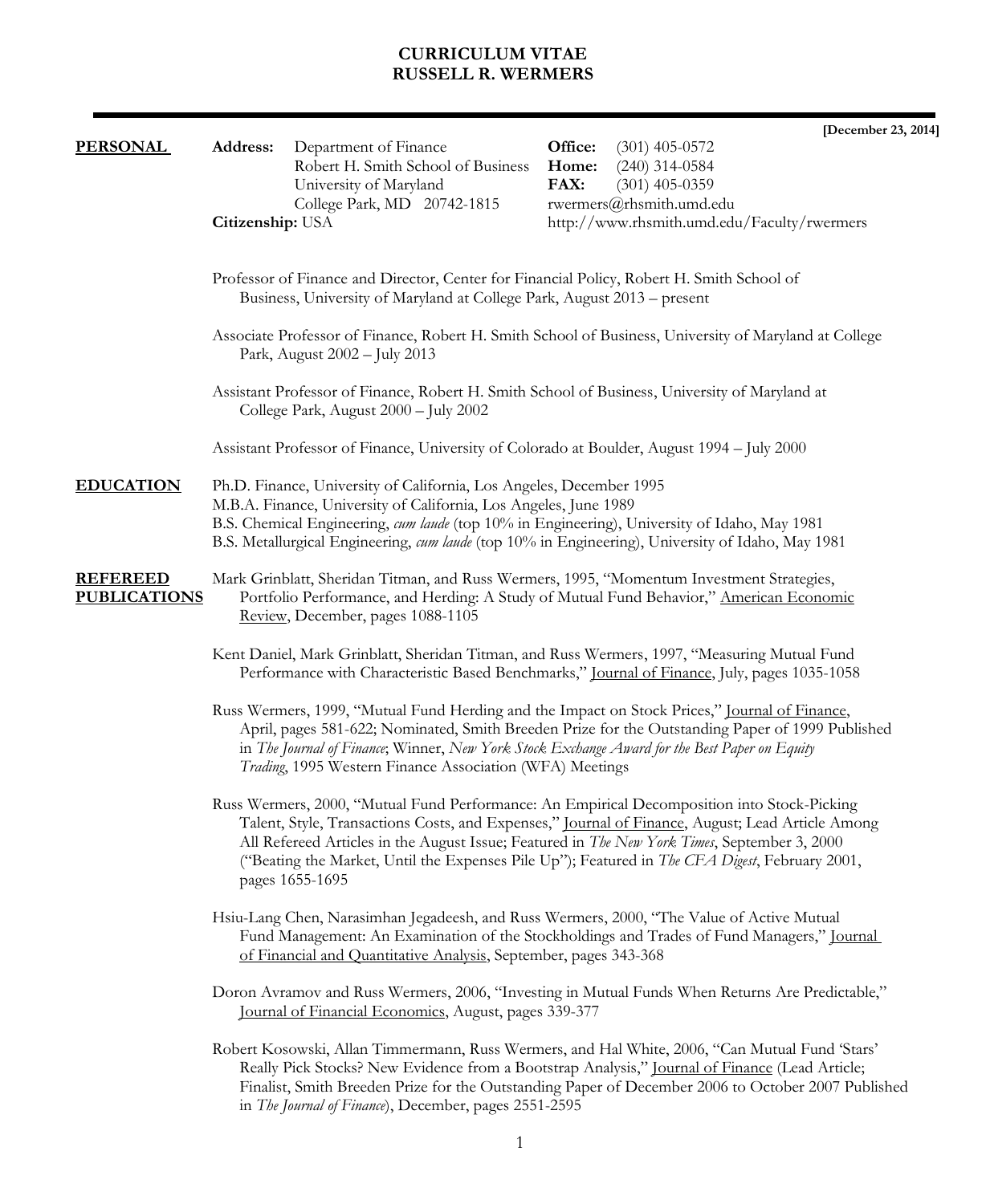- Russ Wermers, 2006, "Performance Evaluation with Portfolio Holdings Information," North American Journal of Economics and Finance, August, pages 207-230
- Laurent Barras, Olivier Scaillet, and Russ Wermers, 2010, "False Discoveries in Mutual Fund Performance: Measuring Luck in Estimated Alphas," Journal of Finance, February, 179-216. Winner, 2008 Banque Privée Espírito Santo/Swiss Finance Institute Outstanding Paper Prize
- Robert Jones and Russ Wermers, 2011, "Active Management in Mostly Efficient Markets," Financial Analysts Journal, Nov/Dec, 29-45; Winner, 2011 Graham and Dodd Scroll Award
- Russ Wermers, Tong Yao, and Jane Zhao, 2012, "Forecasting Stock Returns Through an Efficient Aggregation of Mutual Fund Holdings ," Review of Financial Studies, December, 3490-3529; First Prize, 2007 Annual Joint Prize of Inquire Europe, Inquire UK, and Q-Group
- David Blake, Alberto Rossi, Ian Tonks, Allan Timmermann, and Russ Wermers, 2013, "Pension Fund Performance and Risk-Taking Under Decentralized Investment Management," Journal of Finance 68, 1133-1178.
- Ayelen Banegas, Ben Gillen, Allan Timmermann, and Russ Wermers, 2013, "The Cross-section of Conditional Mutual Fund Performance in European Stock Markets," Journal of Financial Economics 108, 699-726
- Daniel Li, Michael Markov, and Russ Wermers, 2013, Monitoring Daily Hedge Fund Performance When Only Monthly Data is Available, Journal of Investment Consulting 14; Winner, 2012 Academic Paper Competition
- Nerissa Brown, Kelsey Wei, and Russ Wermers, 2014, "Analyst Recommendations, Mutual Fund Herding and Overreaction in Stock Prices," Management Science, (Lead Article), January, 1-20
- David Hunter, Eugene Kandel, Shmuel Kandel, and Russ Wermers, 2014, "Measuring Mutual Fund Performance with Active Peer Benchmarks," Journal of Financial Economics 112 (Lead Article), 1-29
- Kelsey Wei, Russ Wermers, and Tong Yao, "Uncommon Value: The Investment Performance of Contrarian Funds," Management Science, forthcoming
- David Blake, Alberto Rossi, Allan Timmermann, Ian Tonks, and Russ Wermers, "Decentralization in Pension Fund Management," Journal of Investment Management, forthcoming
- **BOOKS** Bernd Fischer and Russ Wermers, Performance Evaluation and Attribution of Security Portfolios, Elsevier/Academic Press, December 2012

**OTHER** Susan Christoffersen, David Musto, and Russ Wermers, 2014, "Investor Flows to Asset Managers: **PUBLICATIONS** Causes and Consequences," Annual Review of Financial Economics 6, 289-310 (invited survey article)

- Daniel Li, Michael Markov, and Russ Wermers, 2013, "It's 4pm. Do You Know Where Your Hedge Funds Are?" Hedge Funds Review, forthcoming
- Russ Wermers, 2011, "Performance Measurement of Mutual Funds, Hedge Funds, and Institutional Accounts," Annual Review of Financial Economics, 537-574 (invited survey article)
- Russ Wermers, 2011, "Review of 'Investments and Portfolio Performance,' by Edwin Elton and Martin Gruber," Quantitative Finance, Vol. 11 (9), September, 1297-1298
- Jason C. Hsu, Vitali Kalesnik, and Russ Wermers, 2011, "Performance Evaluation of Active Managers: An Overview of Current Practice," Investments & Wealth Monitor, January/February, 37-40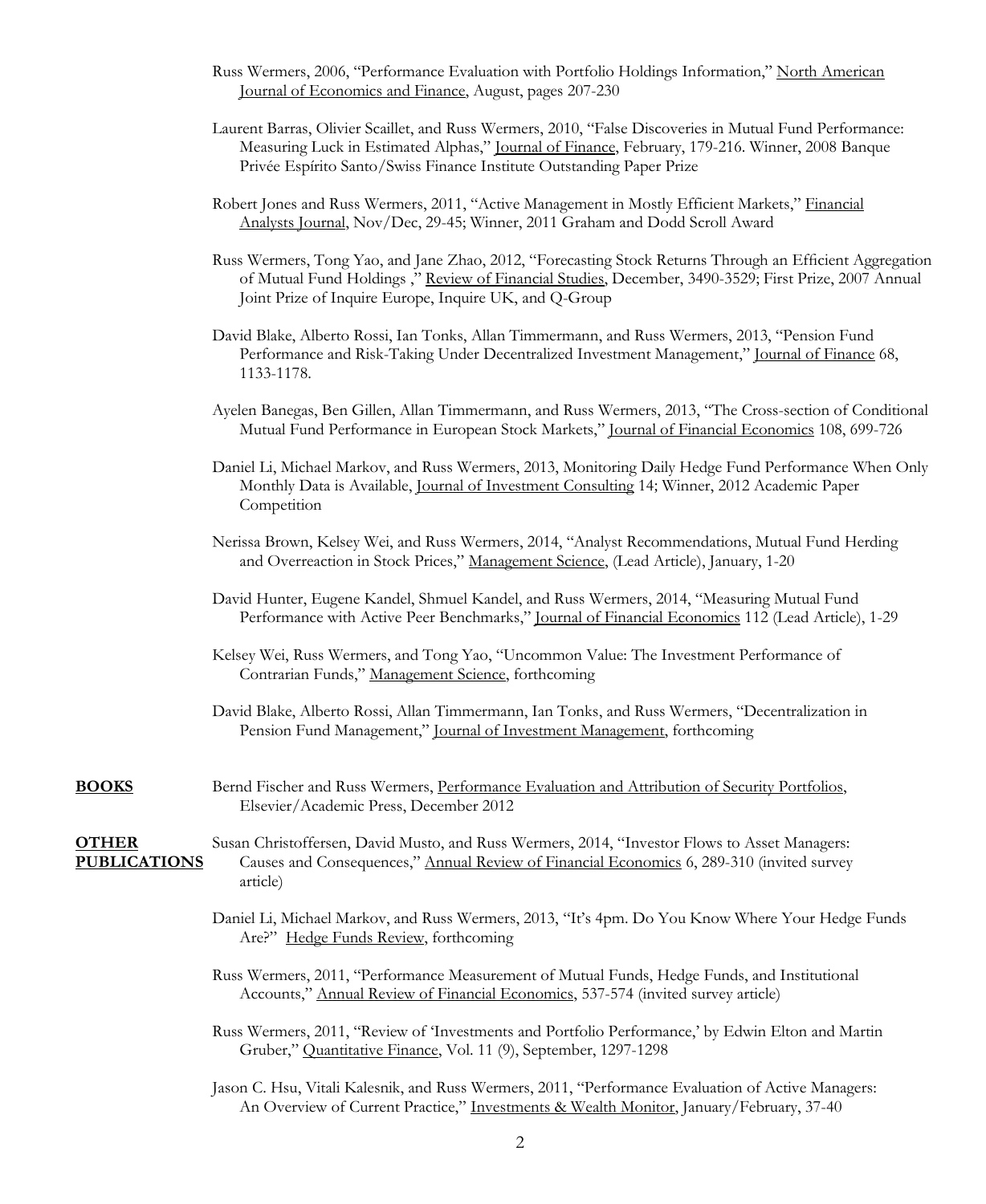- Russ Wermers, 2001, "The Potential Effects of More Frequent Portfolio Disclosure on Mutual Fund Performance," <u>Perspective</u>, The Investment Company Institute, June, pages 1-12 (submitted by the ICI to the SEC as the major research study supporting that increased disclosure of security holdings by mutual funds could be harmful to the realized returns of fund shareholders)
- Russ Wermers, 2001, "The Greatest Return Stories Ever Told: Comments," Journal of Investing, 92-93
- Russ Wermers, 2001, "Can Actively Managed Money Beat the Market?" in Mutual Funds: Risk and Performance Analysis for Decision Making, by John A. Haslem, Blackwell Publishers, 311- 315

- **WORKING** "The Stability of Money Market Mutual Funds: The Effect of the 2010 Amendments to Rule 2A-7," **PAPERS** with Emily Gallagher, Lawrence Schmidt, and Allan Timmermann, 2014
	- "The Freedom of Information Act and the Race Towards Information Acquisition," with Antonio Gargano and Alberto Rossi, 2014
	- "Do Mutual Funds Have a Say on Pay?" with Miriam Schwartz-Ziv, 2014
	- "Mutual Fund Investment Horizons and Performance," with Chunhua Lan and Fabio Moneta, 2014
	- "How do Institutions Trade around Corporate News?" with Alan Huang and Hongping Tan, 2013.
	- "Runs on Money Market Mutual Funds," with Lawrence Schmidt and Allan Timmermann, 2014
	- "Managerial Rents vs. Shareholder Value in Delegated Portfolio Management: The Case of Closed-End Funds," with Youchang Wu and Josef Zechner, 2013
	- "Seasonal Asset Allocation: Evidence from Mutual Fund Flows," with Mark Kamstra, Lisa Kramer, and Maurice Levi, 2012
	- "Investor Flows and Share Restrictions in the Hedge Fund Industry," with Bill Ding, Mila Getmansky, and Bing Liang, 2010
	- "Mutual Fund Performance and Governance Structure: The Role of Portfolio Managers and Boards of Directors," with Bill Ding, 2009
	- "A Matter of Style: The Causes and Consequences of Style Drift in Institutional Portfolios," 2011
	- "Portfolio Performance, Discount Dynamics, and the Turnover of Closed-End Fund Managers," with Youchang Wu and Josef Zechner, 2008
	- "Aftermarket Consumer Behavior and Pricing: The Implications of Post-Purchase Consumer Arbitrage," with Chris Leach and Fred Sterbenz, 2009
	- "Is Money Really 'Smart'? New Evidence on the Relation Between Mutual Fund Flows, Manager Behavior, and Performance Persistence," 2003
	- "Herd Behavior in Voluntary Disclosure Decisions: An Examination of Capital Expenditure Forecasts," with Nerissa Brown and Larry Gordon, 2007
	- "Hedge Fund Flows and Contagion in Financial Markets," with Bill Ding, Mila Getmansky, and Bing Liang, 2007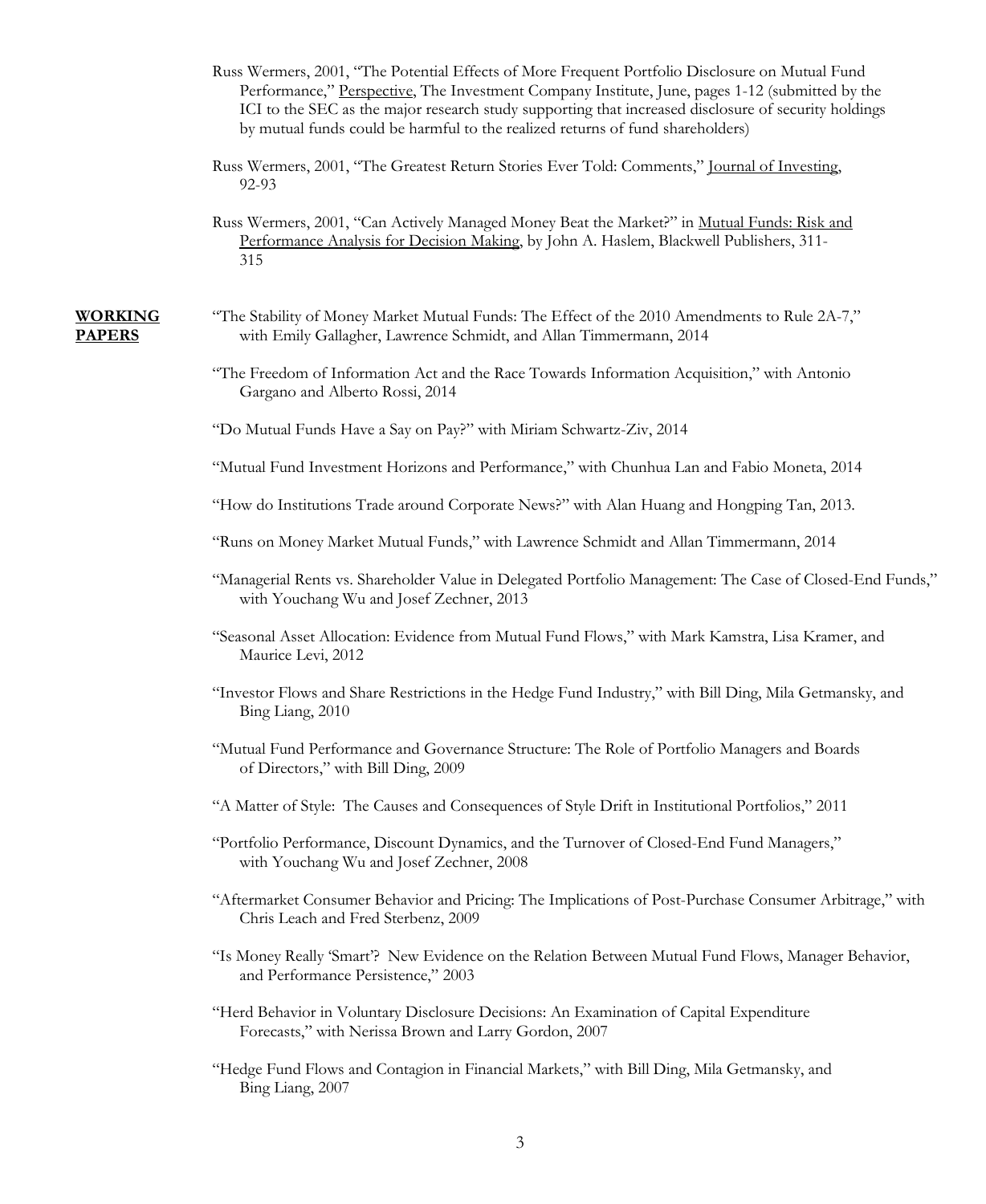"Patterns of Coauthorship and Research Productivity in Finance Academia," 2008, with J. Chris Leach and Ron Melicher

"Style Migration and the Cross-Section of Average Stock Returns," with Hsiu-Lang Chen, 2005

["Are Mutual Fund Shareholders Compensated for Active Management 'Bets'?"](http://www.rhsmith.umd.edu/finance/rwermers/FAJ%20Paper%20_Post-Submitted%20Version.pdf) 2003

- "Risk-Taking Behavior by Mutual Fund Managers: Do Managers 'Walk Away' from the Tournament?" 2001, with Naveen Daniel
- "Momentum Investment Strategies of Mutual Funds, Performance Persistence, and Survivorship Bias," 1997
- "An Optimum Test of Correlated Trading by Institutional Investors," 1993
- Master's Thesis: Research in cooperation with Wedbush Securities, Inc., Los Angeles, CA: "The Identification of Optimal Target Companies and Optimal Structuring for Leveraged Buyouts (LBOs)," 1989

**CONFERENCES** Presentation (by coauthor) of "The Freedom of Information Act and the Race Towards Information (Past 3 Years) Acquisition," 2015 ASU Sonoran Winter Conference, Scottsdale, Arizona

- Presentation (by coauthor) of "Mutual Fund Investment Horizons and Performance," American Finance Association Annual Meetings, Boston, January 2015
- Program Committee, Western Finance Association Meetings, Seattle, June 2015
- Discussion of "The Effect of Regulatory Constraints on Fund Performance: New Evidence from UCITS Hedge Funds" by Juha Joenvaara and Robert Kosowski, 9th Annual Imperial Conference on the Advances in the Analysis of Hedge Fund Strategies, Imperial College, December 2014
- Chair, Session on "Institutional Investors," European Finance Association Annual Meetings, Lugano, Switzerland, August 2014
- Discussion of "Scale and Skill in Active Management," by Lubos Pastor, Robert Stambaugh, and Luke Taylor, European Finance Association Annual Meetings, Lugano, Switzerland, August 2014
- Presentation of "Do Mutual Funds Have a Say on Pay?" Recent Advances in Mutual Fund and Hedge Fund Research Conference, ESMT and Humboldt University, Berlin, August 2014
- Chair, Session on "Mutual Funds and Private Equity Funds," Western Finance Association Meetings, Monterey, California, June 2014
- Associate Program Chair, Western Finance Association Meetings, Monterey, California, June 2014
- Presentation of "How do Institutions Trade around Corporate News?" Frontiers in Finance Conference (Banff; hosted by the University of Alberta), June 2014
- Presentation (by coauthor) of "How do Institutions Trade around Corporate News?" 7th Conference on Professional Asset Management, Rotterdam School of Management, Erasmus University, May 2014
- Presentation (by coauthor) of "Runs on Money Market Mutual Funds," Wharton Conference on Liquidity and Financial Crises, October 2013
- Co-Organizer, 2013 Academic & Practitioner Conference on Mutual Funds and ETFs (a joint conference with the Investment Company Institute), October 2013
- Moderator, Panel on Money Market Funds, 2013 Academic and Practitioner Conference on Mutual Funds and ETFs, co-sponsed by the Investment Company Institute and the Center for Financial Policy at UMD
- Presentation (by coauthor) of "How do Institutions Trade around Corporate News?" Northern Finance Association Annual Meetings, Quebec City, Canada
- Presentation of "Seasonal Risk Aversion: Evidence from Mutual Fund Flows," American Finance Association Annual Meetings, Philadelphia, January 2014

Presentation (by coauthor) of "Managerial Rents vs. Shareholder Value in Delegated Portfolio Management: The Case of Closed-End Funds," 2013 European Finance Association meetings, Cambridge University

- Presentation (by coauthor) of "Governance and Shareholder Value in Delegated Portfolio Management: The Case of Closed-End Funds," 2013 China International Conference in Finance
- Presentation (by coauthor) of "Governance and Shareholder Value in Delegated Portfolio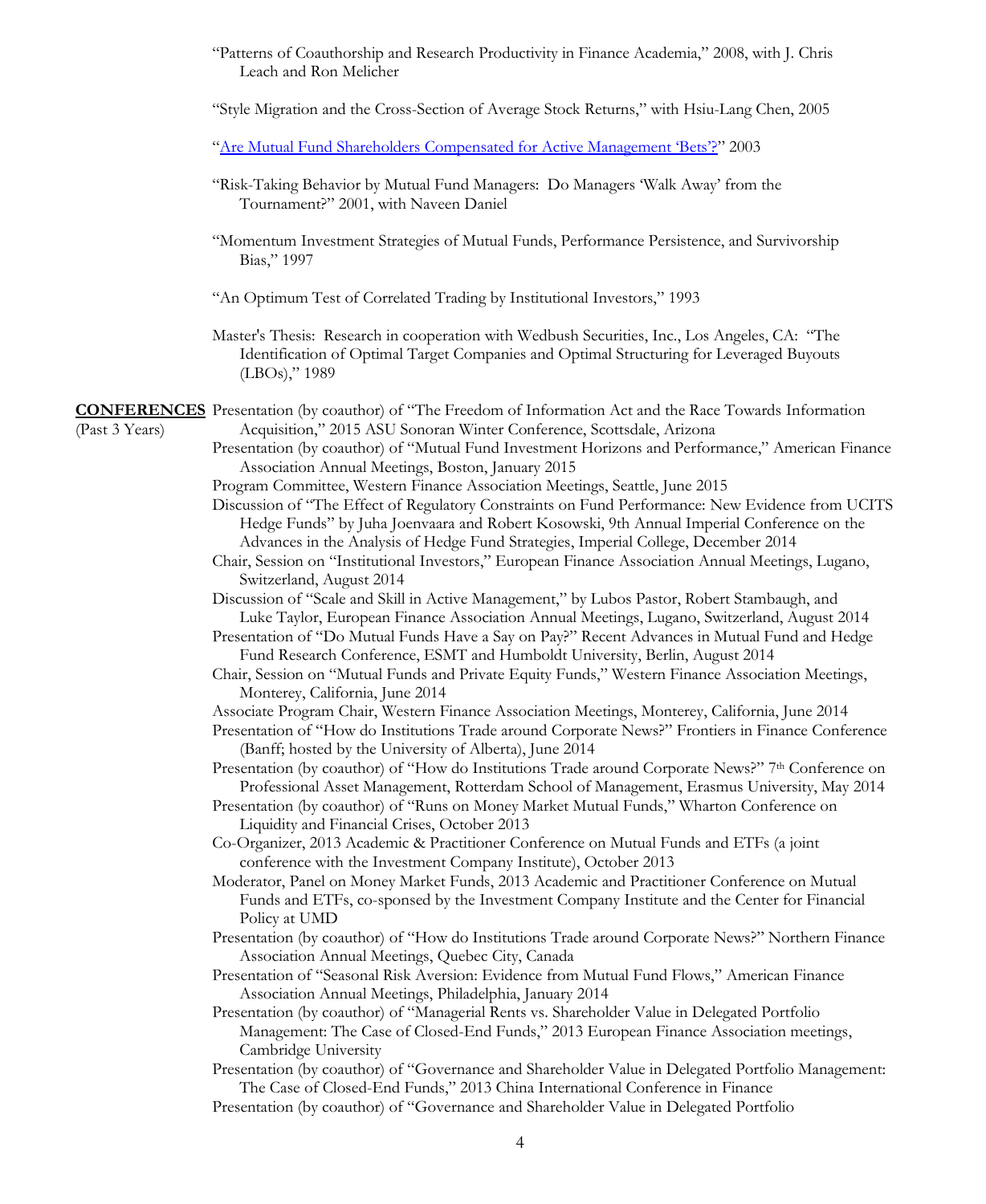Management: The Case of Closed-End Funds," Western Finance Association Annual Meetings, Lake Tahoe, June 2013

- Presentation of "Governance and Shareholder Value in Delegated Portfolio Management: The Case of Closed-End Funds," 6th Professional Asset Management Conference, Erasmus University, Rotterdam, June 2013
- Presentation (by coauthor) of "Uncommon Value: The Characteristics and Investment Performance of Contrarian Funds," Financial Intermediation Research Society Conference, Dubrovnik (Croatia), June 2013
- Presentation of "Monitoring Daily Hedge Fund Performance When Only Monthly Data is Available, Institute for Private Investors (an association of family offices), New York City, May 2013
- Presentation (by coauthor) of "Runs on Money Market Mutual Funds," Eighth New York Fed/NYU Stern Conference on Financial Intermediation, May 2013
- Presentation of "Style Matters: The Causes and Consequences of Style Drift in Mutual Fund Portfolios," Conference on Institutional Investors: Control, Liquidity, and Systemic Risks, Georgia State University, April 2013
- Moderator, Panel on "Money Fund Regulation," 2013 NABE Economic Policy Conference, Washington, DC, March 2013
- Presentation of "Mutual Fund Performance and Governance Structure: The Role of Portfolio Managers and Boards of Directors," Conference on Corporate Governance of Financial Institutions, De Nederlandsche Bank, November 2012
- Presentation of "Runs on Money Market Mutual Funds," Second Conference of the Macroprudential Research Network (MaRs), European Central Bank, Frankfurt, October 2012
- Discussion of "The Cost of Capital for Alternative Investments," by Jakub Jurek and Erik Stafford, Inaugural BYU Red Rock Conference, Zion National Park, Utah, September 2012
- Presentation (by coauthor) of "Seasonal Risk Aversion: Evidence from Mutual Fund Flows," European Finance Association Annual Meetings, Copenhagen, August 2012

Presentation of "Runs on Money Market Mutual Funds," FMA Asia Annual Meetings, Phuket, July 2012

Presentation of seminar on "Advanced Techniques in Performance Measurement," Advanced Portfolio Management: Robust Risk Management, Model Risk, and Performance Evaluation, organized by Chulalongkorn University, Faculty of Commerce and Accountancy, July 2012

- Presentation of "Runs on Money Market Mutual Funds," Asian Finance Association Annual Meetings, Taipei, July 2012
- Presentation of "Runs on Money Market Mutual Funds," Western Finance Association Annual Meetings, Las Vegas, June 2012
- Presentation of "Runs on Money Market Mutual Funds," University of Notre Dame Conference on Current Topics in Financial Regulation, Washington, D.C., June 2012

Chair, Session on "Mutual Fund Performance," American Finance Association Annual Meetings, Chicago, January 2012

# **INVITED** Arizona State University, 1999

**PAPER** Babson College, 2003

**PRESENTATIONS** Bank of Italy, 2002

- Boston College, 2005
	- Chulalongkorn University (Bangkok), 2004, 2007, 2013, 2014
	- College of William and Mary, 2001, 2010
	- Drexel University, 2004
	- Erasmus University, 2012
	- Emory University, 2007
- ESMT and Humboldt University (Joint Seminar; Berlin), 2013
	- Federal Reserve Bank of Atlanta, 2004
	- Federal Reserve Bank of Boston, 2013
	- Federal Reserve Bank of New York, 2012
	- Federal Reserve Board (Washington, D.C.), 2014
	- Fordham University, 2009
	- Georgetown University, 2003
	- George Washington University, 2004, 2010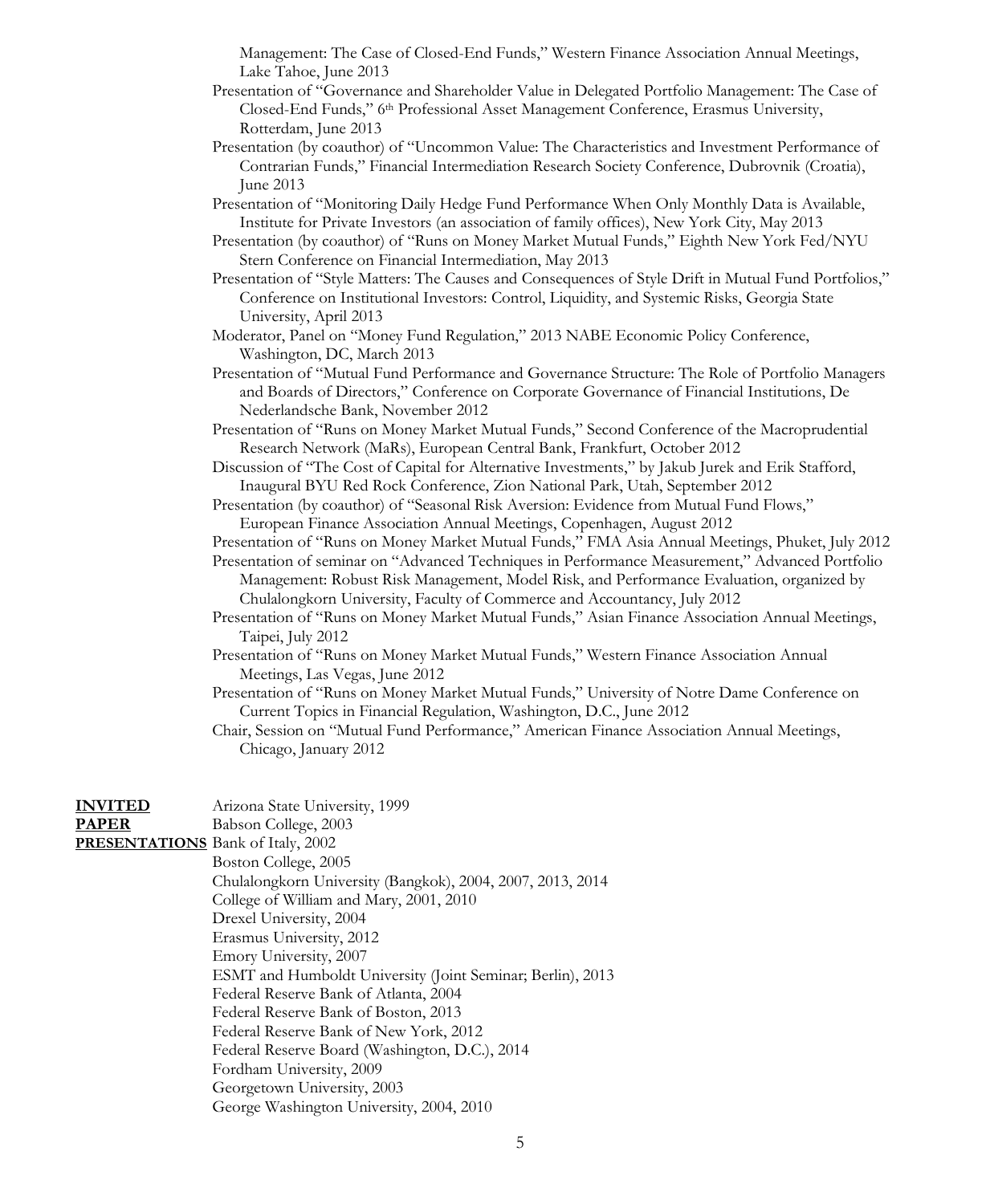Georgia Institute of Technology, 2010 Goldman-Sachs Asset Management (GSAM), 2005, 2006 Harvard Business School, 2003 Hebrew University, 2011 Insead, 2008 International Monetary Fund, 1999 Investment Company Institute, 1999 McGill University, 2003 Michigan State University, 1999 Monash University, 2010 National University of Singapore, 2007 Northern Arizona University, 2012 Ohio State University, 2014 Penn State University, 1994, 2001 Queens University, 2013 Queensland University of Technology, 2004, 2005 SAC Capital Advisors, LP, 2012 Singapore Management University, 2007 Southern Methodist University, 1994, 2009 Stockholm Institute for Financial Research (SIFR), 2004 Stockholm School of Economics, 2003, 2013 Stockholm University, 2003 SUNY-Albany, 2004 SUNY-Binghamton, 2005 SUNY-Buffalo, 2014 Tel Aviv University, 2011 Temple University, 2009, 2013 Tilburg University, 2001, 2012 Tulane University, 2009 United States Air Force Academy, 1998 University of Amsterdam, 2001, 2005, 2012 University of Arizona, 2003, 2005 University of Baltimore, 2014 University of Bordeaux, 2012 University of British Columbia, 1994, 2007 University of Arizona, 2003, 2005 University of Baltimore, 2014 (planned) University of California, Irvine, 2005 University of California, Los Angeles, 1992, 1993, 2002, 2010 University of Chicago, 2007 University of Cincinnati, 2014 University of Cologne, 2005, 2008 University of Colorado at Boulder, 1994, 1998, 1999, 2009 University of Colorado at Denver, 1996 University of Connecticut, 2009 University of Delaware, 2015 (planned) University of Florida, 1994 University of Geneva, 2000 University of Georgia, 2008 University of Hawaii, 2009 University of Houston, 2013 University of Illinois, Chicago, 2011, 2015 (planned) University of Illinois, Urbana-Champaign, 2009 University of Indiana, 2008, 2015 (planned) University of Iowa, 2014 University of Kentucky, 2012 University of Lancaster, 2015 (planned)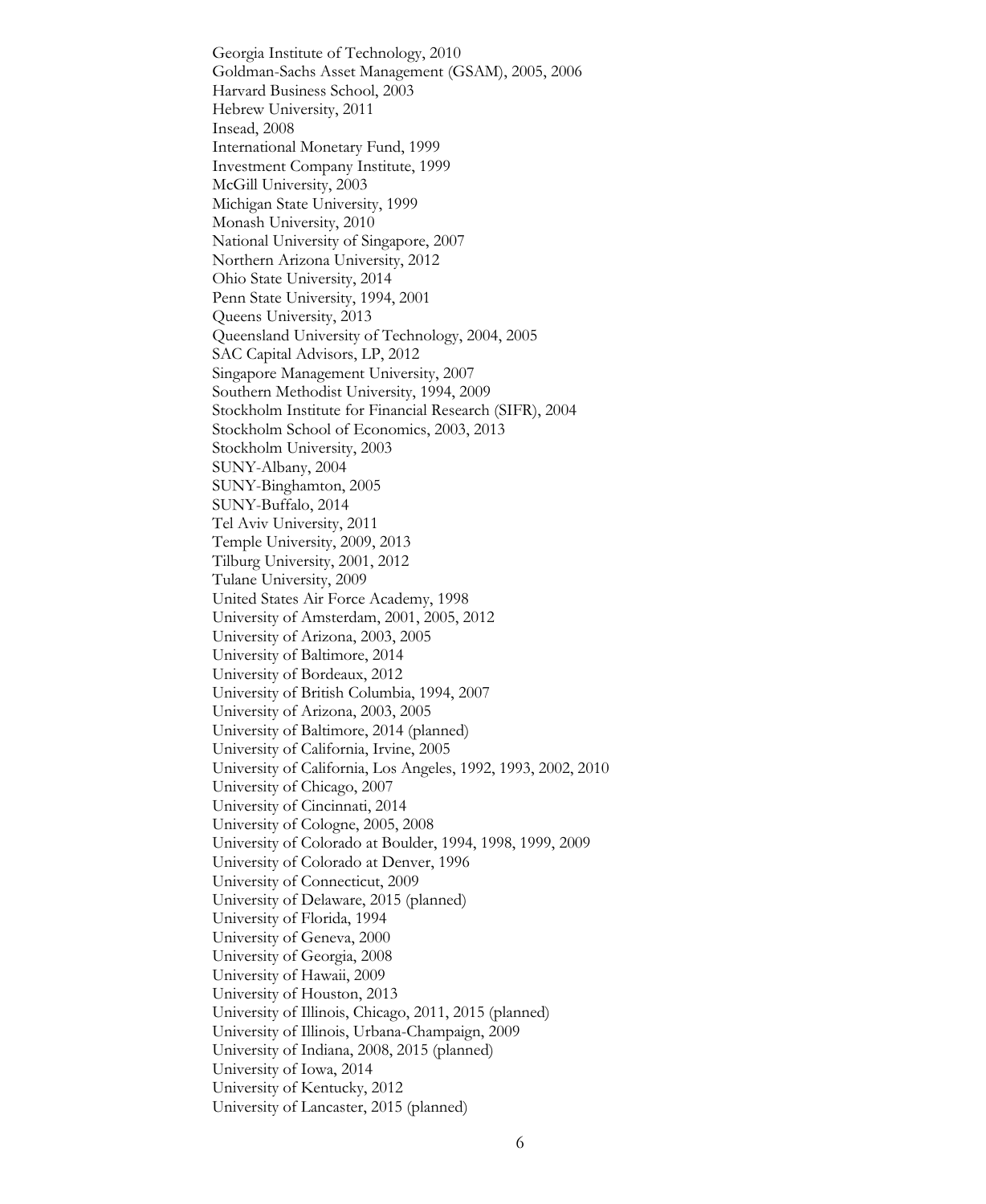University of Lugano, 2008 University of Mannheim, 2010 University of Maryland, 1999, 2001 University of Massachusetts, 2004 University of Melbourne, 2010 University of Missouri, 2008, 2015 (planned) University of New South Wales, 2005, 2010 University of North Carolina, 2000 University of Notre Dame, 1999, 2006 University of Oregon, 1998 University of Pennsylvania (The Wharton School), 1994 University Pompeu Fabra and Barcelona GSE, 2012 University of Portugal, 2012 University of Rhode Island, 2010 University of Southern California, 1994, 2001, 2005 University of Technology, Sydney, 2004 University of Texas at Austin, 1998, 2003 University of Texas at Dallas, 2000 University of Toronto, 2004 University of Vienna, 2002 University of Virginia (The Darden School), 2000, 2008, 2015 (planned) University of Warwick, 2012 University of Waterloo, 2009 University of Wisconsin, 2009 U.S. Securities and Exchange Commission, 1999, 2009 Vanderbilt University, 2002 Vienna University of Economics and Business Administration, 2008 Washington State University, 2014 Washington University in St. Louis, 2007

**GRANTS** Funded Research Grant, ETF Research Academy of the Paris-Dauphine House of Finance (in association with Lyxor Asset Management), 2015 (€10,000)

> Funded Course Development Grant (Developing Matlab Modules for Quantitative Equity Portfolio Management class), Smith School, 2013 (\$7,500)

Funded Research Grant, The Dauphine Foundation, Paris-Dauphine University, 2012 (€10,000)

Funded Research Grant (with coauthors), The Rotman International Centre for Pension Management (ICPM) at the University of Toronto, 2010 (C\$45,000)

Funded Research Grant, BIE (Business and International Education), Smith School (from the U.S. Department of Education), 2008 (\$4,000)

Funded Research Grant (with coauthors), The Rotman International Centre for Pension Management (ICPM) at the University of Toronto, 2008 (C\$45,000)

Funded Research Grant, BSI Gamma Foundation (with coauthors, in Lugano, Switzerland), 2006 (\$10,000)

Funded Research Grant (with coauthors), The Institute for Quantitative Research in Finance (Q-Group), 2005 (\$10,000)

Funded Research Grant (with coauthors), The Institute for Quantitative Investment Research (Europe) (INQUIRE-Europe), 2005 (€10,000)

Funded Research Grant (with coauthors), The Institute for Quantitative Investment Research (United Kingdom) (INQUIRE-UK), 2003 (£9,000)

Funded Summer Research Award, Graduate School of the University of Maryland (Competitive Award), 2003 (\$8,750)

Funded Research Grant, BSI Gamma Foundation (in Zurich, Switzerland), 2002 (\$10,000)

Funded Research Grant, The Institute for Quantitative Research in Finance (Q-Group), 2001 (\$10,000)

Funded Research Grant, The Institute for Quantitative Investment Research (Europe) (INQUIRE-Europe), 2001 (\$10,000)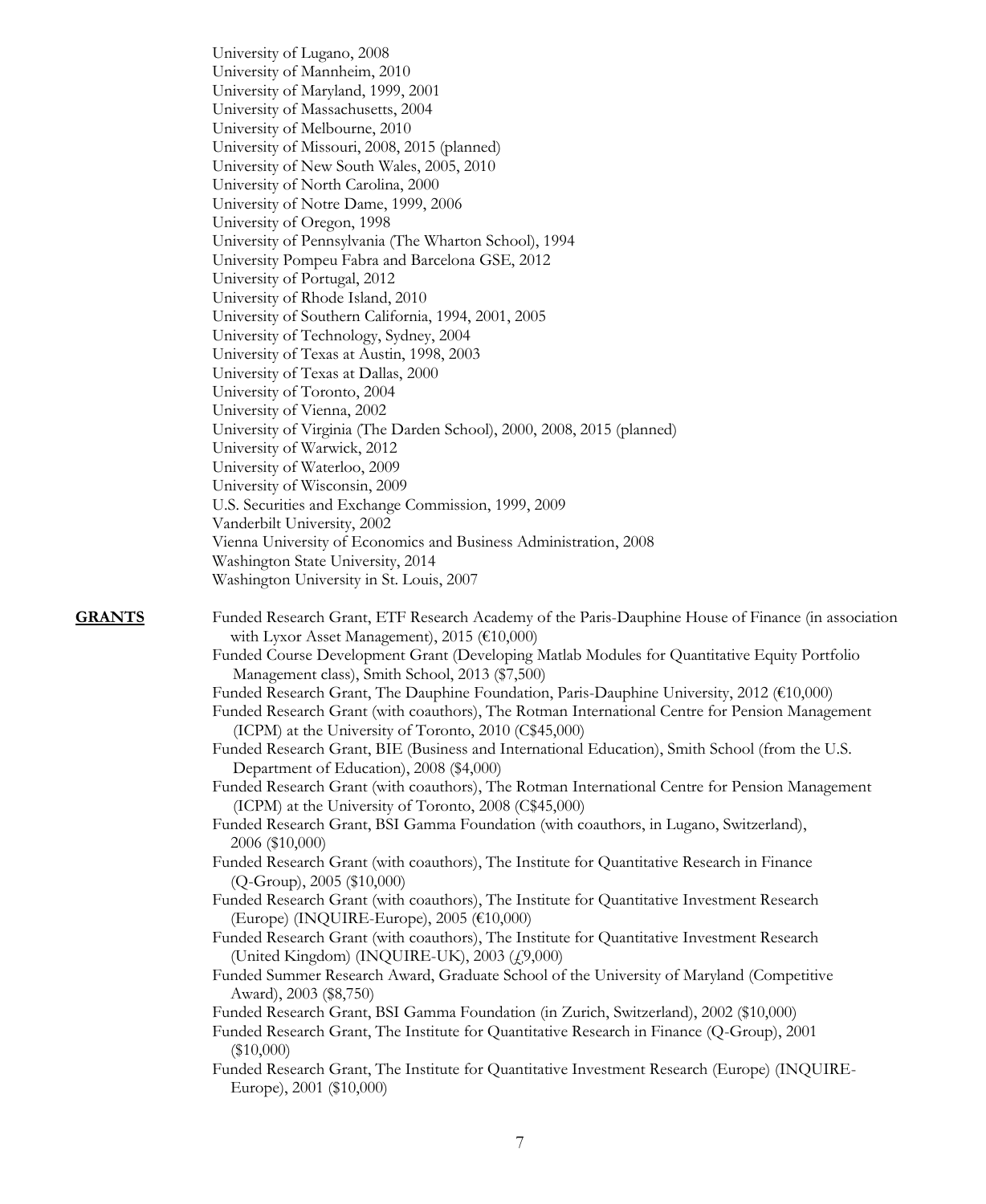- Funded Summer Research Award, Graduate School of the University of Maryland (Competitive Award), 2001 (\$8,500)
- Funded Research Grant, The Institute for Quantitative Investment Research (United Kingdom) (INQUIRE-UK), 2000 (£10,000)
- Funded Research Grant, The Institute for Quantitative Research in Finance (Q-Group), 1999 (\$10,000)
- University of Colorado Graduate School competitive research data grant, April 1996 (\$5,000)

| <b>SCHOLARSHIPS</b>                                                                                 | <b>FELLOWSHIPS,</b> KBank Chair Professor, Chulalongkorn University (visiting professorship, June/July 2014)<br>VISITING CHAIRS, Fellow, Burridge Center for Securities Analysis and Valuation (The University of Colorado),<br>March 16-20, 2009                                                                                                                                                                                                                                                                                                                                                                                                                                                                                                                                                                                                                                                                                                                                                                                                                                                                                                                                                                                                                                                                                                                                                                                                                                                                                                                                                                                                                          |
|-----------------------------------------------------------------------------------------------------|----------------------------------------------------------------------------------------------------------------------------------------------------------------------------------------------------------------------------------------------------------------------------------------------------------------------------------------------------------------------------------------------------------------------------------------------------------------------------------------------------------------------------------------------------------------------------------------------------------------------------------------------------------------------------------------------------------------------------------------------------------------------------------------------------------------------------------------------------------------------------------------------------------------------------------------------------------------------------------------------------------------------------------------------------------------------------------------------------------------------------------------------------------------------------------------------------------------------------------------------------------------------------------------------------------------------------------------------------------------------------------------------------------------------------------------------------------------------------------------------------------------------------------------------------------------------------------------------------------------------------------------------------------------------------|
|                                                                                                     | Fellow, Center for Institutional Investment Management, SUNY-Albany, 2006-present<br>Fellow, Centre for Financial Research, University of Cologne, 2005-present<br>Fellow, Wharton Financial Institutions Center, 2002-present<br>Fellow, Gutmann Center at the University of Vienna, 2002-2003<br>Associate, Burridge Center for Securities Analysis and Valuation (The University of Colorado), 1999-<br>2001                                                                                                                                                                                                                                                                                                                                                                                                                                                                                                                                                                                                                                                                                                                                                                                                                                                                                                                                                                                                                                                                                                                                                                                                                                                            |
|                                                                                                     | Scholar, Burridge Center for Securities Analysis and Valuation (The University of Colorado), 1998-<br>1999                                                                                                                                                                                                                                                                                                                                                                                                                                                                                                                                                                                                                                                                                                                                                                                                                                                                                                                                                                                                                                                                                                                                                                                                                                                                                                                                                                                                                                                                                                                                                                 |
|                                                                                                     | Junior Faculty Development Award (Competitive Award at The University of Colorado), 1998<br>Big 12 Faculty Fellowship (Competitive Award at The University of Colorado), 1998<br>Dean's Teaching Scholar, 1997-1998 (Competitive Award at The University of Colorado)<br>AACSB National Doctoral Fellow (national competition), 1989-1990<br>UCLA Doctoral Fellowships, 1989-1994:<br>Graduate Division/Ph.D. Fellowship<br>C.V. Starr Fellowship                                                                                                                                                                                                                                                                                                                                                                                                                                                                                                                                                                                                                                                                                                                                                                                                                                                                                                                                                                                                                                                                                                                                                                                                                          |
|                                                                                                     | Anderson Doctoral Fellowship<br>Ziegler Educational Foundation Scholarship, U. of Idaho Metallurgical Engineering Dept.,<br>1979, 1980                                                                                                                                                                                                                                                                                                                                                                                                                                                                                                                                                                                                                                                                                                                                                                                                                                                                                                                                                                                                                                                                                                                                                                                                                                                                                                                                                                                                                                                                                                                                     |
|                                                                                                     | Calvin and Fannie Cobb Scholarship, Boise State University, 1978<br>A.W. Fahrenwald Foundation Scholarship, U. of Idaho Chemical Engineering Dept., 1976                                                                                                                                                                                                                                                                                                                                                                                                                                                                                                                                                                                                                                                                                                                                                                                                                                                                                                                                                                                                                                                                                                                                                                                                                                                                                                                                                                                                                                                                                                                   |
| <b>RESEARCH</b><br><u>AWARDS,</u><br><u>HONORS,</u><br><b>PROFESSIONAL</b><br><b>CERTIFICATIONS</b> | Winner (with coauthors), First Academic Paper Competition, 2012, Journal of Investment Consulting<br>Third Place (with coauthors), PanAgora Crowell Prize, 2012<br>Winner (with coauthor), Graham and Dodd Scroll Award, Financial Analysts Journal, 2011<br>Winner (with coauthors), CFA Institute Best Paper Award, Asian Finance Association Annual Meetings<br>(Macau), 2011<br>Winner (with coauthors), 2008 Banque Privée Espírito Santo/ Swiss Finance Institute Outstanding Paper Prize<br>Finalist (with coauthors), <i>Smith Breeden Prize</i> for the Outstanding Paper of 2007 Published in The<br>Journal of Finance (one of top eight papers published during December 2006 to September 2007)<br>Outstanding Paper Award (with coauthors), 2008 Conference of the Centre for Financial Research at the<br>University of Cologne<br>First Prize (with coauthors), 2007 Annual Joint Prize of Inquire Europe, Inquire UK, and Q-Group<br>SWX Best Paper Award (with coauthors), Eighth Conference of the Swiss Society of Financial Market<br>Research, Zurich, Switzerland, April 2005<br>Winner (with coauthors), 2004 Gutmann Prize for Outstanding Paper, University of Vienna<br>Nominated, Smith Breeden Prize for the Outstanding Paper of 1999 Published in The Journal of<br>Finance<br>Third Place, The Chicago Quantitative Alliance (CQA) Third Annual Academic Competition,<br>September 1996, Chicago, Illinois<br>New York Stock Exchange Award for the Best Paper on Equity Trading, Western Finance Association<br>(WFA) Meetings, June 1995, Aspen, Colorado<br>Inducted into Beta Gamma Sigma (national business honor society), 1986<br>8 |
|                                                                                                     |                                                                                                                                                                                                                                                                                                                                                                                                                                                                                                                                                                                                                                                                                                                                                                                                                                                                                                                                                                                                                                                                                                                                                                                                                                                                                                                                                                                                                                                                                                                                                                                                                                                                            |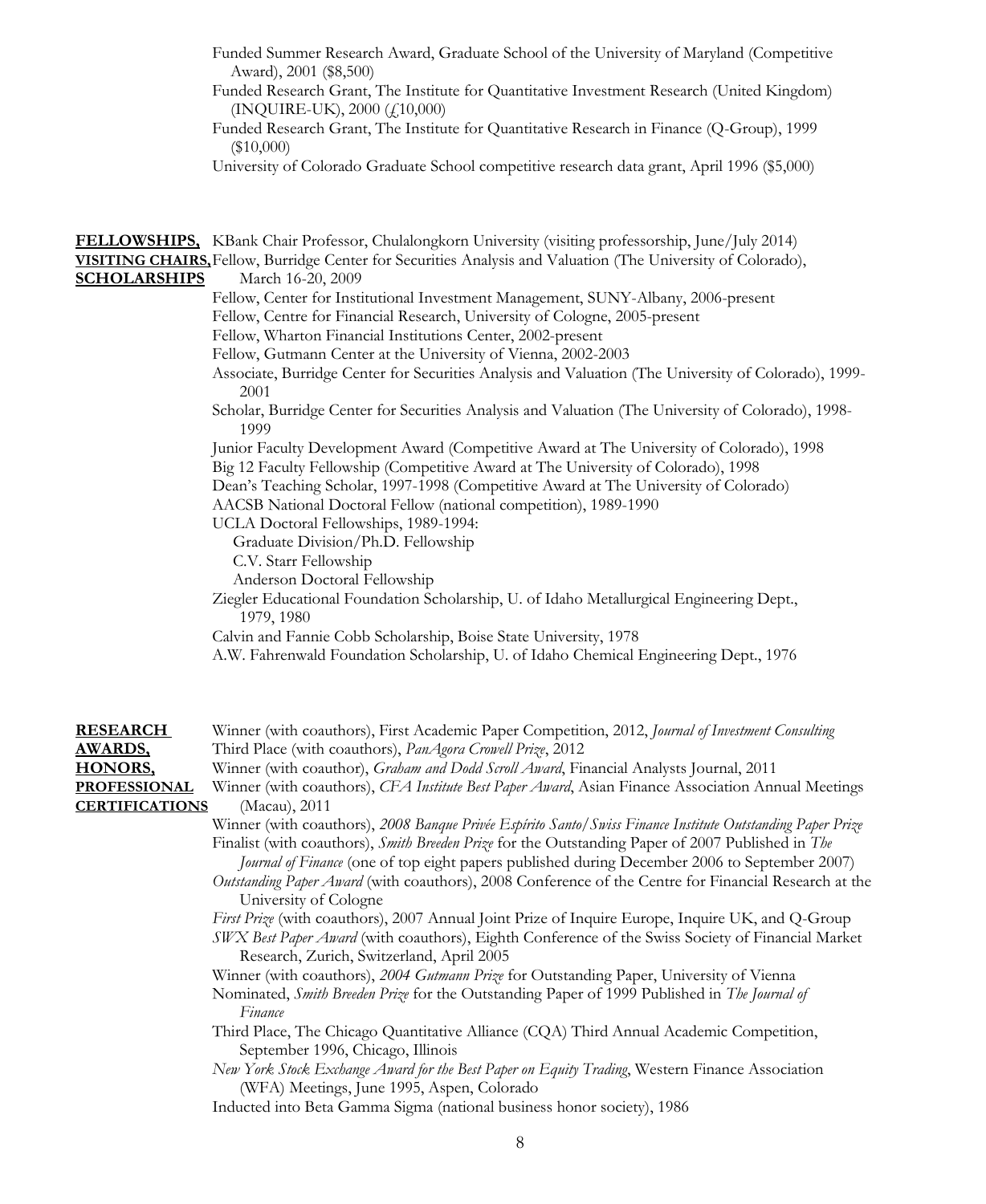Vice President, Spirit of '76 Toastmasters (Unocal), 1983-1989 Best Speaker of 1985, Spirit of '76 Toastmasters (Unocal) (and numerous other speaking awards) Officer, Fully-Employed MBA Association at UCLA, 1986-1987 Licensed Chemical Engineer, State of California, 1984-present President, Unocal Executive Speakers' Forum (introduced top executives at banquets), 1982-1983 Passed Engineer-in-Training Exam (during first administration of exam), State of Idaho, 1981 Finalist, "Outstanding Junior-Class Student," College of Mines, University of Idaho, 1980 Inducted into Tau Beta Pi (national engineering honor society), 1979 Member and Officer, Delta Chi Fraternity, 1976-1977 Chapter Scholar Award, University of Idaho Chapter of Delta Chi Fraternity, 1977

### **REFEREE** Referee, Accounting and Finance **ACTIVITIES** Referee, American Economic Review

Referee, Journal of Banking and Finance Referee, Journal of Business Referee, Journal of Finance Referee, Journal of Financial Economics Referee, Journal of Financial Econometrics Referee, Journal of Financial Intermediation Referee, Journal of Financial Markets Referee, Journal of Financial and Quantitative Analysis Referee, Journal of Financial Services Research Referee, Journal of Investing Referee, International Review of Finance Referee, Financial Management Referee, The Financial Review Referee, Management Science Referee, Review of Financial Studies Referee, Review of Economic Studies Referee, Review of Finance Referee, Financial Analysts Journal Reviewer, Investments, 8th Edition, by Zvi Bodie, Alex Kane, and Allan Marcus, McGraw-Hill Irwin Reviewer, Bond Markets, Analysis and Strategies, by Frank J. Fabozzi, Prentice-Hall Reviewer, The Dryden Press (textbook proposals) Reviewer, Oxford University Press (textbook proposals) Reviewer, Prentice-Hall (textbook proposals) Reviewer, Hong Kong Research Grants Council (research grant applications)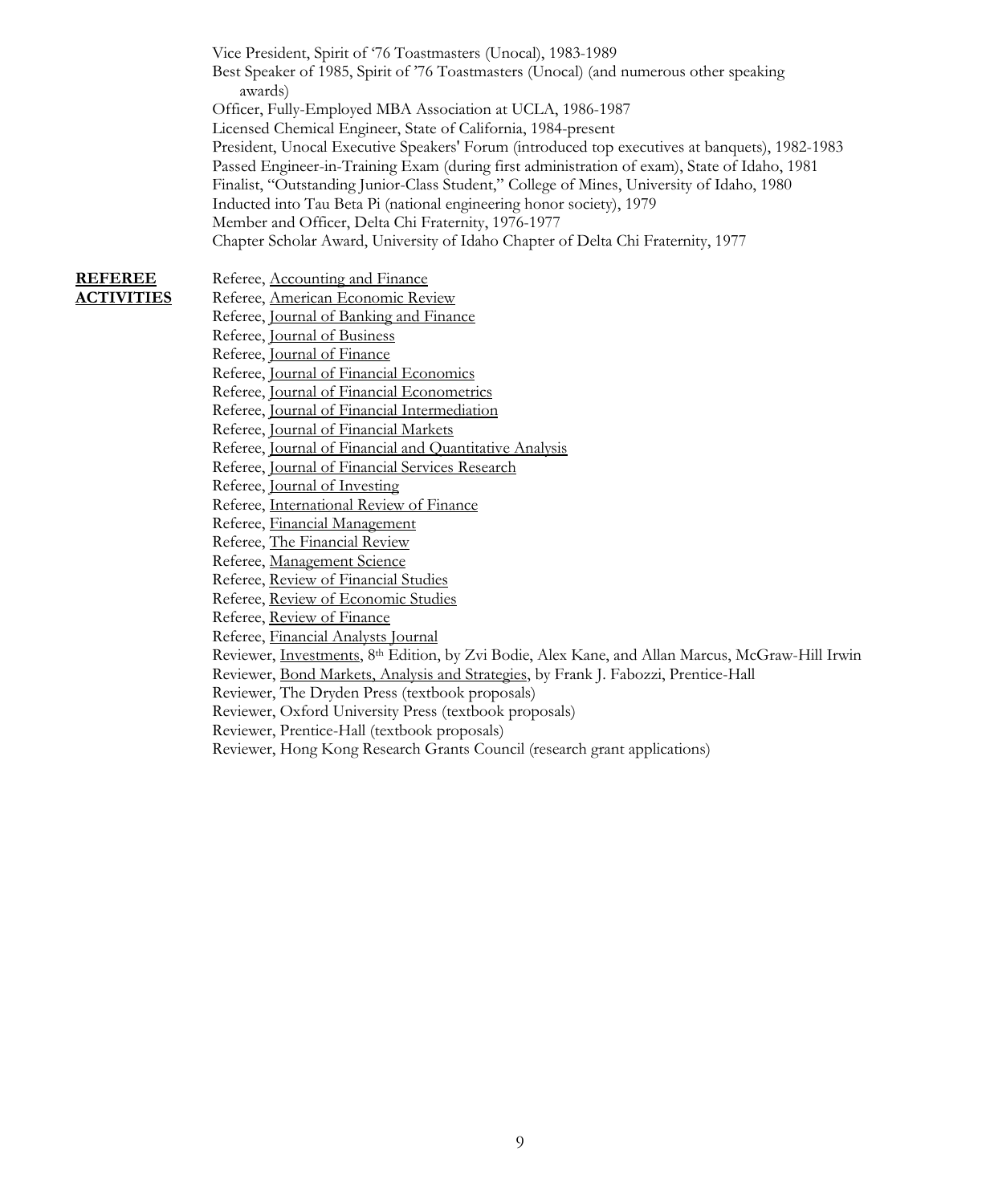**MEDIA** "Flight Cancellations Continue In Sioux Falls," Interview on *Kelo Television*, Sioux Falls, South Dakota, **APPEARANCES** September 30, 2014

"Nobel Duel: Which Investment Style Packs More Punch?" *Bankrate.com*, March 10, 2014

"And the Next Star Fund Manager Is…," *The Wall Street Journal*, Weekend Edition, January 18/19, 2014

UK Television interview on "Straight Talk," September 16, 2013,

- http://www.investmentcompass.co.uk/topstories "T. Rowe Price, Legg Mason offering up ultrashort-term bond funds," *Baltimore Sun*, May 28, 2013
- "When 'Loser' ETFs Close, Investors Can Lose Too," *Market Watch* (The Wall Street Journal Online), May 21, 2013

"'Survivorship Bias' Is Among Pitfalls When ETFs Shut Down," *The Wall Street Journal*, May 21, 2013 "5 tips to pick a winning fund," *Fidelity.com*, May 6, 2013

- "Stocks in Bond Funds: Good Idea?" *Wall Street Journal Personal Finance Blog*, May 2, 2013
- "Bond Funds Running Low on…Bonds," *The Wall Street Journal*, May 1, 2013
- "Beware the 'Great Rotation'," *The Wall Street Journal*, February 15, 2013

"Exclusive: Legg Mason to name interim CEO Sullivan as next leader," *Reuters*, February 12, 2013

"Industry experts suggest what Legg Mason's new CEO must do," *Baltimore Sun*, February 10, 2013

"UMD Expert Recognized in Movement to Improve Capital Markets," University of Maryland website, front-page [\(www.umd.edu\)](http://www.umd.edu/), January 2013

"IMCA Awards Prize in First Academic Paper Competition," Pensions & Investments, January 10, 2013

- "Top 5 Dividend Picks From Barron's Best Equity Income Fund," *seekingalpha.com*, January 7, 2013 "Lukratives Schleudern," (coverage of "A Matter of Style: The Causes and Consequences of Style Drift
- in Institutional Portfolios"), *Institutional Money* (Austria), Number 4, 2012 "Do Closed End Funds Generate Alpha? Evidence From The U.S. Equity Asset Class," *seekingalpha.com*, December 4, 2012

"10 Things Mutual-Fund Companies Won't Say," *The Wall Street Journal*, November 19, 2012

"Dow Jones and Parala Launch New Global Index," *The Financial Times*, May 24, 2012

- "Computerized Trading Takes Human Turn," *The Wall Street Journal*, May 21, 2012
- "3 From AQR Capital Management Win Graham and Dodd Honor," *Pensions and Investments*, March 16, 2012
- "Chasing the Alpha Will-o'-the-Wisp," *Financial Times*, January 8, 2012
- "Bill Miller's Fall Shows Luck at Play in Investing," *Reuters*, November 11, 2011
- "A Master's Skill, or Just Luck?" *New York Times*, October 8, 2011

"Find Managed Funds to Beat the Index," *Kiplinger's Retirement Report*, May 2011

"Buying Top Mutual-Fund Stock Picks Can Make You More Money," *Barron's*, April 11, 2011

"Hyvä paha Microsoft" (Translated: "Good Bad Microsoft"), *Kauppalehti Optio*, April 2011

- "T. Rowe Price's stability reflected in employee tenure," *Baltimore Sun*, March 27, 2011
- "Top Tips for Negotiating Fund Manager Fees," *Financial Times*, December 5, 2010

"When to Sell a Mutual Fund," *Consumer Reports Money Adviser*, September 2010

- "Boards Live On as Ameriprise Cuts Fund Lineup," *Reuters*, August 25, 2010
- "Is Performance Worth the Price," *Financial Post* (Canada), July 4, 2010
- "Twisting the Facts on Active Management," *The Financial Times*, May 9, 2010
- "Case for Active Management is Actually Strong," *The Financial Times*, May 2, 2010

"Critics Say Funds Should Do More to Police Corporate Pay," *The Wall Street Journal*, April 5, 2010

- "L'industrie des fonds devra réduire ses coûts," *Bilan* (Switzerland), January 27, 2010
- "Why It's So Hard to Consistently Beat the Market," *The Financial Times*, January 17, 2010
- "Genuine Active Managers Can Add Value," *The Financial Times*, January 10, 2010
- "Beating the Market: It's Still a Tall Order," *The New York Times*, January 9, 2010
- "Main Street to Wall Street: We Don't Buy the Rally," *Associated Press*, January 8, 2010
- "20 Year Study Finds Pension Funds Rational," *The Financial Times*, December 7, 2009
- "Active managers: lucky, skillful, or useless?" *The Financial Times*, October 21, 2009
- "MPI Research Paper Introduces Method to Monitor Daily Hedge Fund Performance Estimates," *Business Wire*, April 22, 2009
- "Why Weak Funds May Bounce Higher," *The New York Times*, April 12, 2009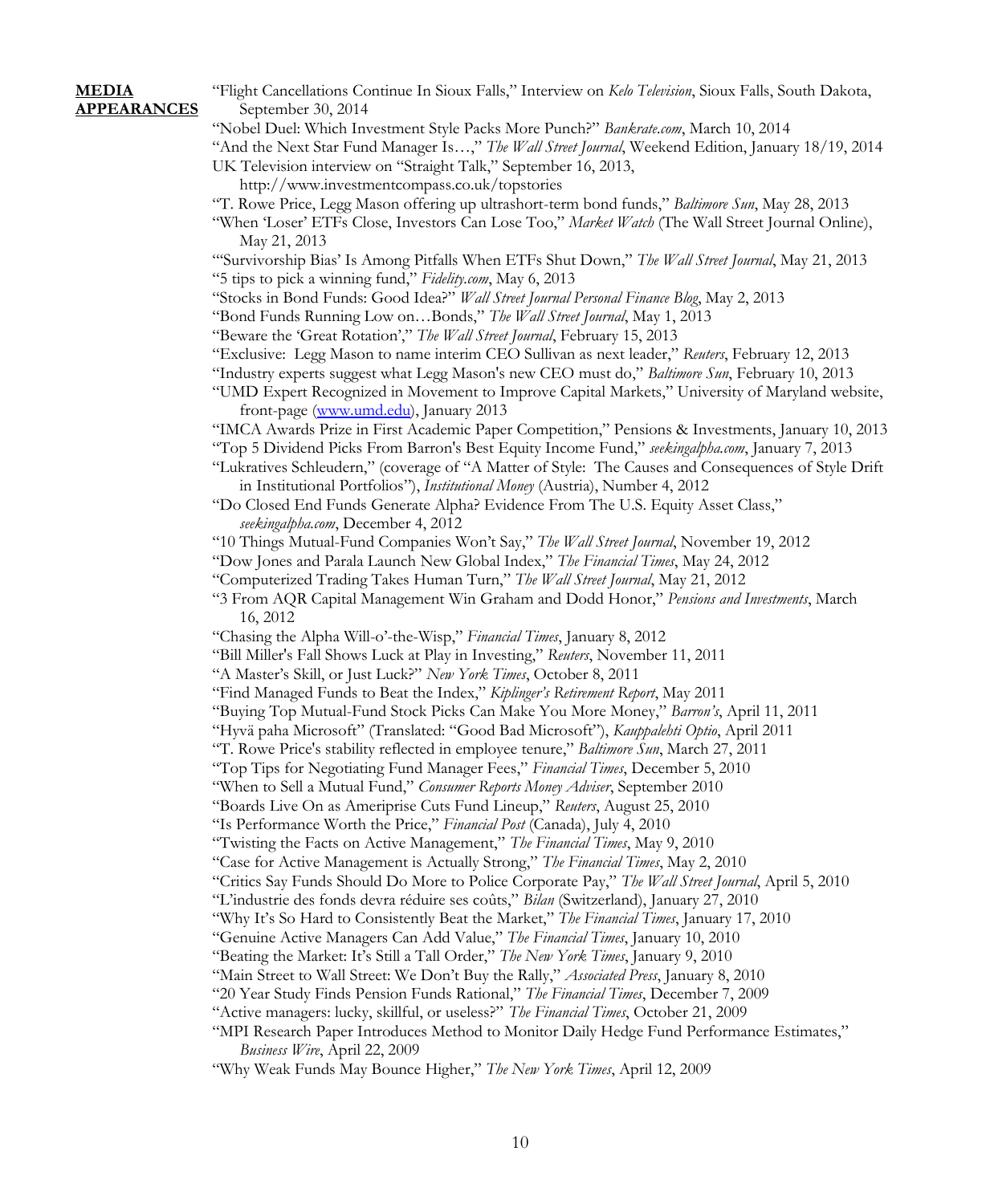- "The Index Funds Win Again," *The New York Times*, February 22, 2009
- "When the Rankings Didn't Matter," *The New York Times*, January 25, 2009
- "Going Ape," *Forbes 2009 Investment Guide*, December 8, 2008
- "The Prescient are Few," *The New York Times*, July 13, 2008
- "The Drifters," *The Wall Street Journal*, June 2, 2008
- "Predicting Stock Performance with Mutual Fund Portfolio Disclosure," *Research@Smith* (a Smith School Publication), May 2008
- "Comparing Online Calculators," (Radio Interview about Retirement Calculators), Marketplace Money, *National Public Radio*, February 8, 2008
- "Calculating Your Future," Television Interview on Washington DC Affiliate of NBC, October 8, 2007
- "Drifting into Better Returns," *Forbes.com*, October 5, 2007
- "Alpha: Growth-Fonds bevorzugt," *e-FundResearch.com* (Austria), August 8, 2007
- "Stockpicking: Follow that Guru," *Business Week*, August 6, 2007
- "How to Find Profit Away From the Herd," *The New York Times*, April 8, 2007
- "Values Persist in Mid-Cap Stocks," *Financial Advisor*, March 2007
- "Searching for the Stars Among Fund Managers," *Reuters*, December 16, 2006
- "Taking Stock: Calvert Sets Standard in Responsible Investing," *Corridor, Inc.*, November 2006
- "As Luck Would Have It: Chance in Other Fields," *The Wall Street Journal*, June 24, 2006
- "Better than Chance, But Not by that Much," *The Financial Times*, May 22, 2006
- "Goldman Gurus Strike it Rich with Hedge Fund," *The Wall Street Journal*, April 20, 2006
- "Living Large: Ron Muhlenkamp's multi-cap, multi-style strategy tells him that it's time to buy the big caps," *Financial Planning*, February 1, 2006
- "Funds: Active Management Wins Out—In Cycles," *The New York Times*, November 25, 2005
- "The Manager is in a Slump (Or Maybe It's Just a Phase)," *The New York Times*, November 20, 2005
- "Outside the Box," *Investment Advisor*, September 2005
- "Mastering Mutual Funds," Cover Story for *Smith Business* (a publication of the Smith School of Business at the University of Maryland), Spring 2005
- "Most mutual funds rely on luck not skill," *The Financial Times*, February 14, 2005
- "Chasing Returns for Funds and Profits," *Forbes.com*, November 17, 2004
- "Four Mutual-Fund Firms See Cash Just Pouring In," *The Wall Street Journal*, August 5, 2004
- "How to Use a Computer to Improve Your Finances," *The Baltimore Sun*, February 15, 2004
- "Look Beyond Portfolio Turnover When Investigating Mutual Funds," *The New Haven Register*, November 16, 2003
- "Experts Advise Dumping Funds Tinged by Scandal," *The Baltimore Sun*, October 12, 2003
- "Style Consistency's Effect On Fund Returns," *Financial Advisor*, October 2003
- "Fund Managers Do a Lot of Window Dressing," *The Financial Times*, August 2/3, 2003
- "Fund Fees Complicate the Manager vs. Index Equation," *The Washington Post*, July 6, 2003
- "Fund Upgrader," (discussion of "Is Money Really 'Smart'" paper)," *CNBC/MSN Money* [\(http://moneycentral.msn.com\)](http://moneycentral.msn.com/), June 9th, 2003
- "What's in a Name? Plenty for Funds," *The Wall Street Journal*, March 14, 2003
- "Lift the Veil With Timely Fund-Holdings Disclosure," *CNBC/MSN Money* [\(http://moneycentral.msn.com\)](http://moneycentral.msn.com/), December 10th, 2002
- "Expenses Play Role in Your Fund's Return," *USA Today*, November 29, 2002
- "Mutual Fund Management Fees Rising," *Business Today.com*, November 24, 2002

"Now Accountable to the Core: S&P Tries to Set EPS Guidelines," *Investor's Business Daily*, August 16, 2002

- "Silence Is Golden to Mutual-Fund Industry," *The Wall Street Journal*, July 31, 2002
- Comments on the DOJ Investigation of AOL-Time Warner, WMAL (AM-630) radio, Washington, D.C., July 31, 2002
- "Corporate Accounting Deadline," comments made on the August 14, 2002 deadline for corporate CEOs to sign a statement endorsing their corporate accounting statements—a radio segment on "All Things
	- Considered," *National Public Radio*, July 26, 2002
- "A Matter of Style: The Causes and Consequences of Style Drift," *Canadian Investment Review*, Summer 2002
- "Bet With the Pros," *Forbes.com*, May 13, 2002
- "Do Fund Management Stars Really Exist?" *European Pensions & Investments News*, April 29, 2002
- "Leave Sector Decisions to Experts in the Field," *Asian Wall Street Journal*, April 12, 2002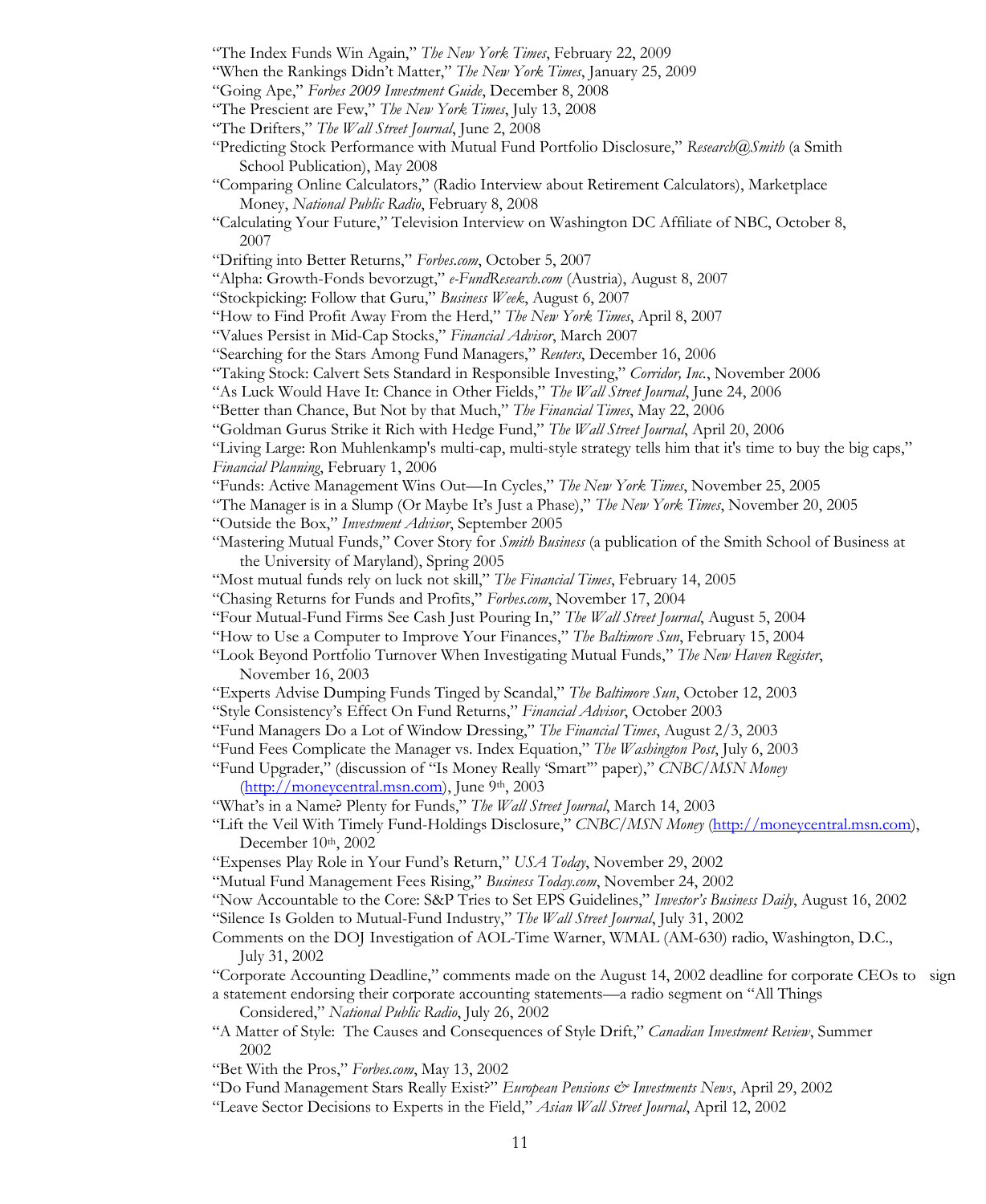- "Banking Experts Agree: Never Too Early to Invest," *The Diamondback* (University of Maryland student newspaper), March 20, 2002
- "Portfolio Profiling: Which System is Fairest of All?" *The Wall Street Journal*, December 3, 2001
- "How to Nurture a Stock Portfolio," *The Baltimore Sun*, September 16, 2001
- "Is More Knowledge Bad for Investors?" *The New York Times*, July 22, 2001
- "Fund Companies Oppose More Disclosure, But Consumer Groups Say They Should Divulge Holdings More Often," *Investor's Business Daily*, July 18, 2001
- "High Turnover Helps 'Hot' Managers Sustain Runs," *Investment News*, July 2, 2001
- "Looking Backward: Can Investors Foretell the Future by Peering Into the Past?" *Money*, July 2001
- "Academics Practice What They Teach When it Comes to their Own Investments," *Pensions and Investments*, May 14, 2001
- "Study Seeks to Predict Style Shifts" (describes new study that applies my performance attribution technique to pension funds), *Pensions and Investments*, March 5, 2001
- "Trusting Your Money to a Fund of Funds," and "Can Two Stock-Pickers Pick Stocks Better than One? The Virtues of Multi-Manager Funds," *Optimus* (a publication of UBS), Fall 2000
- "Beating the Market, Until the Expenses Pile Up," *The New York Times*, Sunday, September 3, 2000 "A New Peril In Earnings Season," *The Washington Post*, Sunday, September 3, 2000
- "Can Mutual Fund Managers Beat the Market?" lead article at [http://www.europeinvestordirect.com,](http://www.europeinvestordirect.com/) April 2000
- "Un Professeur de Finance Américain Réhabilite la Gestion Active" (An American finance professor resuscitates the value of active fund management), article in *L'Agefi* (newspaper in Geneva, Switzerland), April 10, 2000
- "Putting Stock in Future," *Colorado Daily*, February 4-6, 2000
- "The Investment Club," documentary program on *Knowledge Television*, February 12, 1999

# **CURRENT Investments:** (1) Empirical studies of the impact of institutional investor trading on stock markets, **RESEARCH** (2) Performance evaluation, (3) Measurement of survivorship bias and performance persistence **INTERESTS Security Market Efficiency Studies:** (1) Returns to momentum investing strategies, (2) Returns to

growth stocks vs. value stocks widely held and traded by mutual funds, (3) Information content of analyst earnings forecasts and recommendations, (4) Information content of mutual fund portfolio disclosure, (5) Herding behavior by investment managers and its impact on security prices **Energy Markets:** (1) Gasoline retail pricing

**DISSERTATION** "**Essays on the Investment Behavior of Institutional Investors**": Investigates the interaction between institutional investors and the markets in which they trade, focusing on investment strategies that are based on market information, and on the impact of institutional trades on markets. The first chapter, *Momentum Investment Strategies, Portfolio Performance, and Herding,* documents the use of past returns (technical analysis) by the institutions to achieve abnormal performance. The second chapter, *Herding, Trade Reversals, and Cascading by Institutional Investors*, investigates the tendency of institutional investors to mimic each other's trades, and the tendency of some investors to follow the prior investment decisions of others; this chapter also studies the impact of institutional investors on market prices. The third chapter, *Serial Correlation, Performance Persistence, and Survivorship Bias,* measures the magnitude of survivorship bias in studies of mutual fund performance, and the relation of investment "style" to performance persistence and survivorship bias

# **TEACHING University of Colorado (1994 to 2000):**

Undergraduate Investments [Average Student Evaluation (1994-2000) = A] (Average class size = 50) Undergraduate Special Topics in Investment Management [Average Student Evaluation (2000) = A+] (Average class size  $= 30$ )

MBA Advanced Corporate Finance [Average Student Evaluation (1995-1996) = A-] (Average class  $size = 55$ 

PhD Empirical Methods [Average Student Evaluation (1996-1997) =  $A+$ ] (Average class size = 15) PhD Finance Theory [Average Student Evaluation (1999) =  $A+$ ] (Average class size = 15)

# **University of Maryland (2000 to 2014, most recent semester shown):**

Investment Management, MBA and M.S. Finance [Average Student Evaluation (Spring 2012) = 4.6/5.0] (Class sizes  $=$  35, 16, and 40)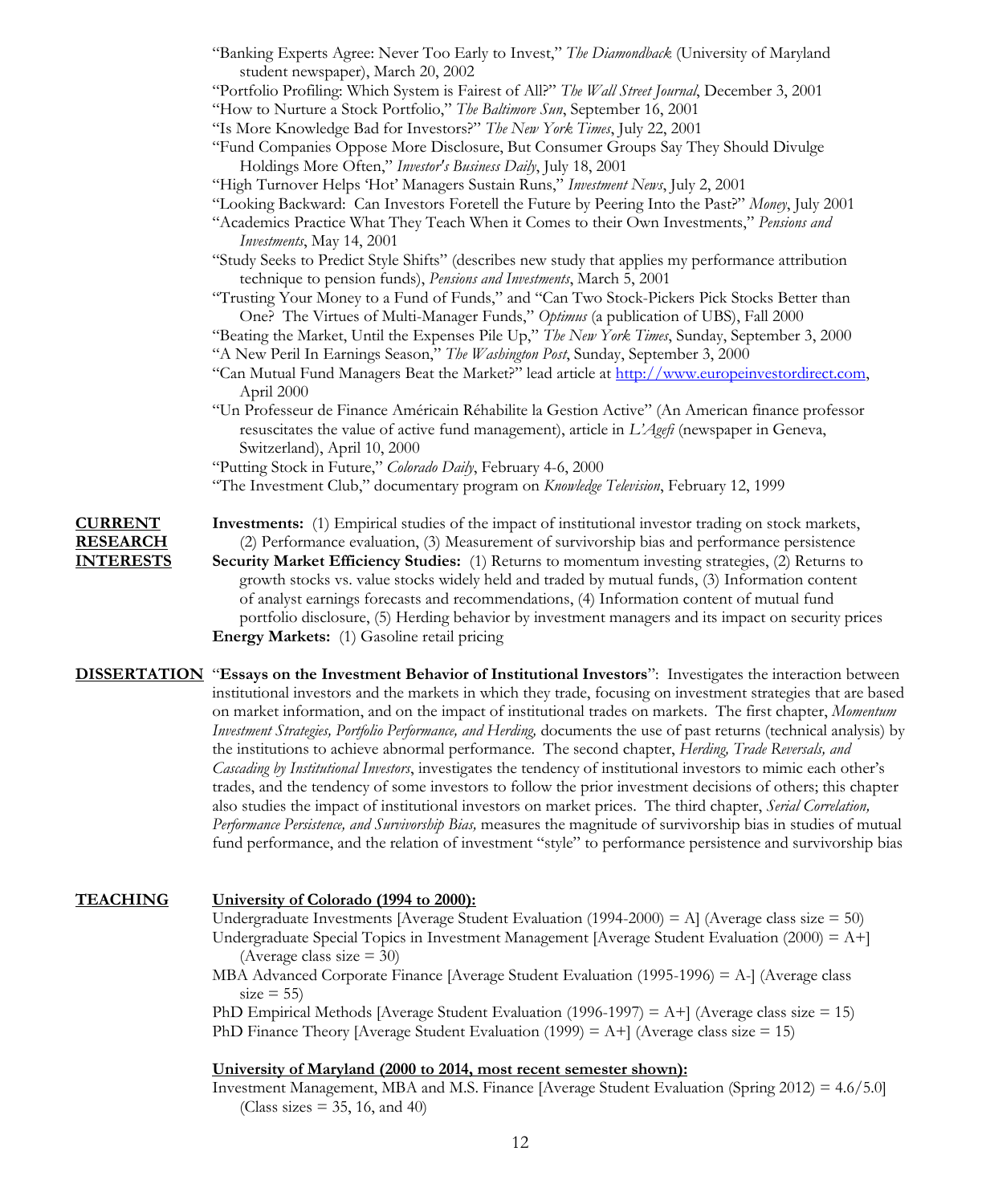Quantitative Equity Portfolio Management, MBA and M.S. Finance [Average Student Evaluation (Spring 2014) = 3.48/4.0, 3.80/4.0, and 3.43/4.0] (Class sizes = 15, 16, and 14)

Undergraduate Investments [Average Student Evaluation (Spring 2011) = 3.53/4.0] (Class size = 36)

Undergraduate Quantitative Equity Portfolio Management [Average Student Evaluation (Spring 2014) =  $3.08/4.0$ ] (Class size = 13)

Doctoral Empirical Methods [Average Student Evaluation (Spring 2013) = 3.56/4.0] (Class size = 10)

### **Swiss Finance Institute Certificate Program (Executive Education in Geneva, Switzerland; 2001-2006):**

Performance Evaluation and Attribution: Theory and Practical Application (One-Week Course in the Fall of Each Year) [Six-Year Average: 4.6/5.0]

### **Stockholm University (2003, 2004):**

Performance Evaluation and Attribution: Theory and Practical Application (Two-Week Masters-Level Course) [Two-Year Average: 5.0/5.0]

### **Chulalongkorn University (Thailand) (2004-2008):**

Performance Evaluation and Attribution: Theory and Practical Application (One-Week Masters-Level Course) [Three-Year Average: 5.0/5.0]

| <b>TEACHING</b><br><b>AWARDS,</b>   | Allen J. Krowe Excellence in Teaching Award, Smith School at the University of Maryland, AY2012<br>Top 15% Teacher, Smith School at the University of Maryland, AY2012                                                                                                    |
|-------------------------------------|---------------------------------------------------------------------------------------------------------------------------------------------------------------------------------------------------------------------------------------------------------------------------|
|                                     | <b>RECOGNITION</b> Honored as "Faculty Mentor Who Has Made the Most Impact" by Qiao Qiao (Chelsea) Yin, who was<br>named one of the 2012-2013 Philip Merrill Presidential Scholars at the University of Maryland (a<br>top undergraduate student campus-wide recognition) |
|                                     | Winner, Joe Wikler Teaching Award, Department of Finance, Smith School of Business, University<br>of Maryland, 2007                                                                                                                                                       |
|                                     | Winner, University of Maryland "Teaching with Technology Award" (Top Prize for a Campus-<br>Wide Teaching Competition), 2005                                                                                                                                              |
|                                     | Finalist (Finished in Top Three Faculty on Entire Campus), Teaching Award, Student Organization<br>for Alumni Relations (SOAR)—a University of Colorado Campus-Wide Teaching Award,<br>1999-2000                                                                          |
|                                     | Received Rating of "Excellent" in Teaching in Reappointment Evaluation at Department Level<br>and in Dean's Letter at The University of Colorado (and Reappointed with Unanimous Vote at<br>All Levels), 1999                                                             |
| <b>ADVISING</b>                     | Co-Chair, Dissertation Committee for Benjamin Munyan, 2014-2015                                                                                                                                                                                                           |
| <b>ACTIVITIES</b>                   | Chair, Dissertation Committee for Nitin Kumar, placed at Indian School of Business, 2009-2013<br>Member, Dissertation Committee for Nitish Sinha, placed at University of Illinois at Chicago, 2009-2010                                                                  |
|                                     | Dissertation Advisor (ex-Officio) for Laurent Barras, placed at McGill University, 2008-2009<br>Chair, Dissertation Committee for David Hunter, placed at University of Hawaii, 2007-2008                                                                                 |
|                                     | Member, Dissertation Committee for Scott Nestler, placed at United States Military Academy at<br>West Point, 2006-2007                                                                                                                                                    |
|                                     | Co-Chair, Dissertation Committee for Nerissa Brown, placed at University of Southern California,<br>currently at University of Delaware                                                                                                                                   |
|                                     | Member, Dissertation Committee for Naveen Daniel, placed at Purdue University, currently at Drexel<br>University                                                                                                                                                          |
| <b>SERVICE</b><br><b>ACTIVITIES</b> | Associate Chairperson, 2014 Western Finance Association Annual Meetings, Empirical Asset Pricing<br>Area                                                                                                                                                                  |
|                                     | Member, Advisory Board of The Journal of Performance Measurement                                                                                                                                                                                                          |
|                                     | Editor, 4 Topic Areas of Curriculum for CIPM Program of the CFA Institute, 2013                                                                                                                                                                                           |
|                                     | Steering Committee, Curriculum for CIPM Program of the CFA Institute, November 2012                                                                                                                                                                                       |
|                                     | Coordinator, 2012 FMA Doctoral Student Consortium, FMA Asia Annual Conference, Phuket<br>Member, Editorial Board of Journal of Business Administration Research (Chulalongkorn                                                                                            |
|                                     | University, Bangkok, Thailand)                                                                                                                                                                                                                                            |

13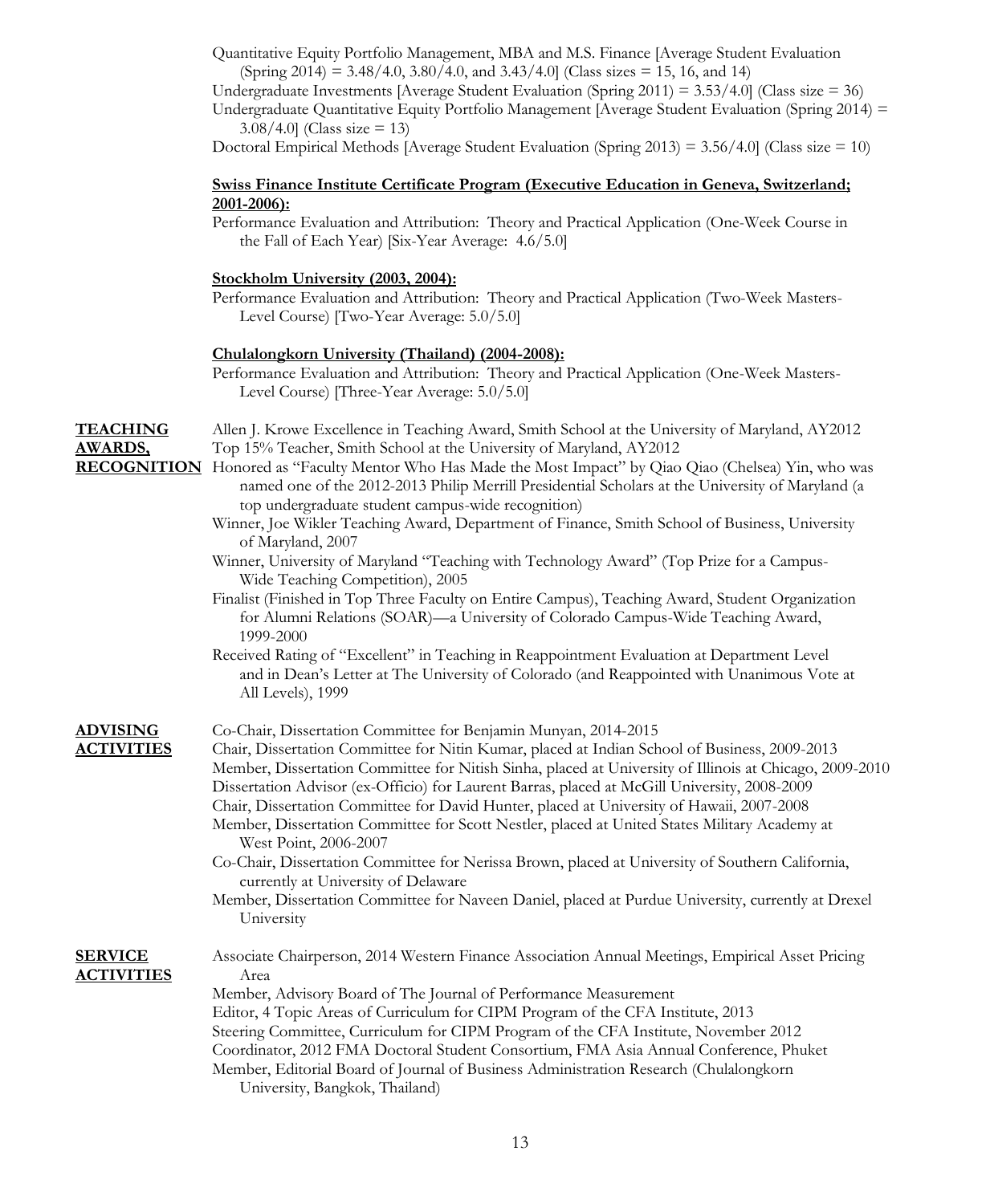#### **University of Maryland at College Park:**

Director, Center for Financial Policy, 2013-present Chair, Promotion Committee for N. Prabhala, Fall 2014 Chair, Finance Department Untenured (Tenure-Track) Faculty Review Committee, AY2013 Member, OCS Faculty Advisory Committee, AY 2013 Faculty Council, AY 2013 Team Admin, AY 2013 Team MBA, AY 2012, 2013 Member, Recruiting Committee, AY 2002-2010, 2012, 2013 Salary Merit Review Committee, Smith School, AY 2001, 2011, 2012 Teaching Professor Evaluation Committee, AY 2011 Member, Assistant Professor Evaluation Committee, AY 2010 Member, Student Probation Committee, AY 2010 Member, Reappointment Committee for Georgios Skoulakis, 2009 Chair, "Investment Funds Oversight Committee," 2007-2013 Member, Tenure Review Committee for Rebecca Hahn (Accounting), 2008 Chair, Technology Strategy Committee, 2007 Member, Teaching Faculty Contract Review Committee, 2006 Member, MBA Strategic Review Committee, 2005 University Senator, 2003-2006 Finance Department Scheduling Coordinator, 2003-2007 Founding Director, Netcentricity Financial Laboratory, 2000-2006 Luncheon Speaker at University of Maryland Retirees Association, November 19, 2002 Member, Dean's Task Force on Communication Strategy, AY 2002 Member, Information Technology Strategy Committee, AY 2001 Faculty Advisor; Finance, Banking, and Investment Society, 2000-2001

#### **University of Colorado at Boulder:**

Chair, Finance Ph.D. Program Committee, AY 1999 Member, Dissertation Committee for Inchul Suh, AY 1999 Recruiting Committee, AY 1996, 1998 Ph.D. Program Committee, 1995-1999 Finance Workshop Coordinator, 1995-1998 Finance Advisory Board Committee, AY 1997 Finance Division Newsletter Committee, AY 1997 Real Estate Strategy Committee, AY 1996

# **CONSULTING** Consultant, Office of Financial Research, U.S. Department of the Treasury

**EXPERIENCE** Consultant, Goldman Sachs Asset Management Consultant, ProShares Expert Witness, Cornerstone Research Expert Witness, Charles River Associates Expert Witness, Alvarez and Marsal Expert Consultant/Witness, Federal Bureau of Investigation Academic Affiliate, The Analysis Group Expert Consultant/Witness, The Securities and Exchange Commission, multiple mutual fund markettiming cases, late-trading cases, and a money market mutual fund case Expert Consultant/Witness, Kirkland and Ellis Law Firm, Chicago Mutual Fund Risk/Return Study, the Commonfund Institute Consultant for Performance Research and Design (a pension fund consulting company) Consultant, Investment Company Institute, Washington, D.C. Risk Management for Electricity Products, Stratus Consulting, Inc., Boulder, Colorado (Principal Co-Architect of "Portfolio Optimizer," a Risk Management System for Duke Solutions, an Energy Trading Firm) CFA Exam Study Materials Developer, Allen Resources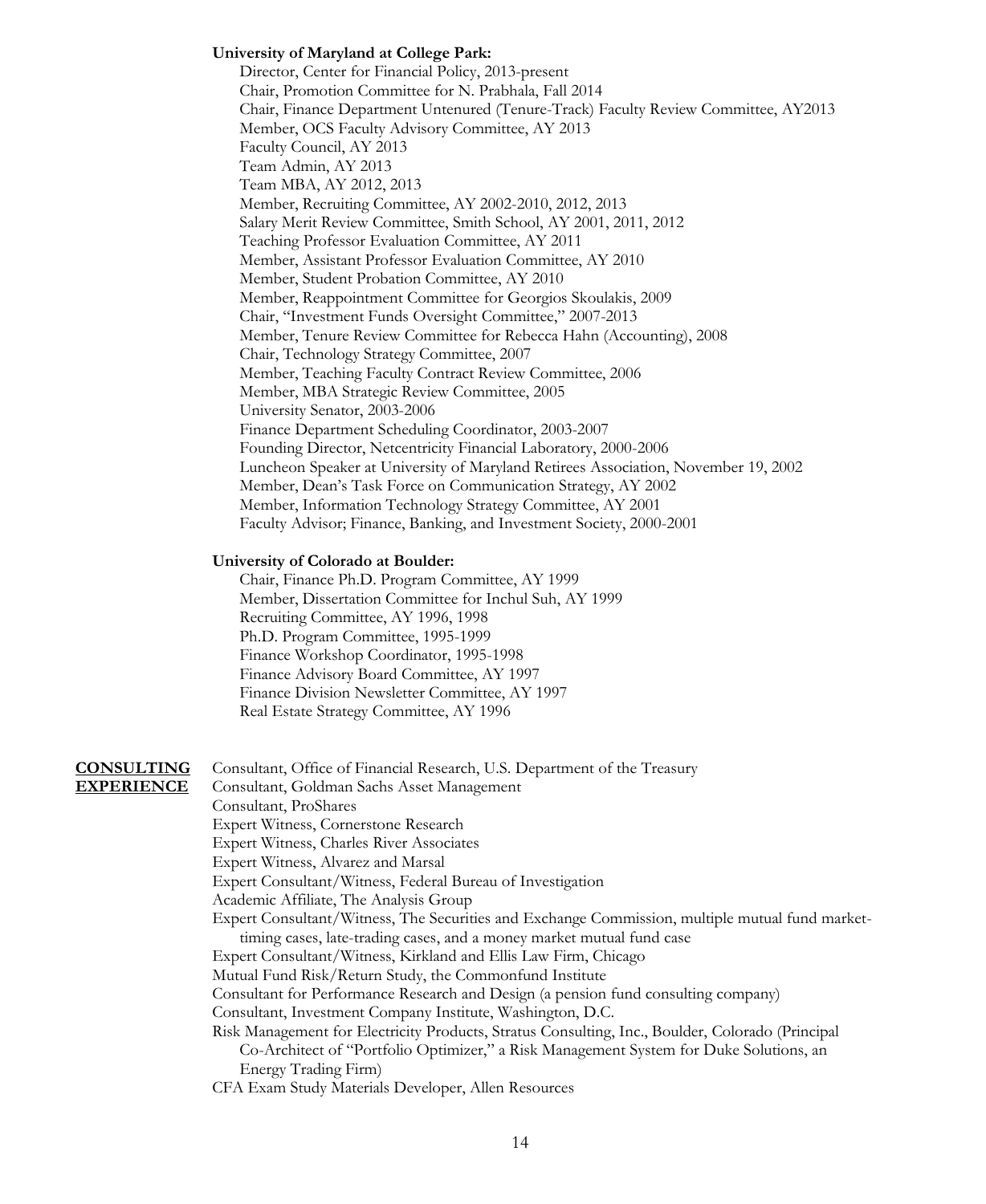#### **Citations From Web of Science (isiknowledge.com) As of November 23, 2014**

| <b>Cited Paper</b>                                                                                                                                                                                 | # Citations |
|----------------------------------------------------------------------------------------------------------------------------------------------------------------------------------------------------|-------------|
| A. Published Papers                                                                                                                                                                                |             |
| Momentum Investment Strategies,<br>Portfolio Performance, and<br>Herding: A Study of Mutual<br>Fund Behavior<br>(published in the American<br>Economic Review, 1995)                               | 326         |
| Measuring Mutual Fund Performance<br>With Characteristic-Based<br>Benchmarks<br>(published in the Journal of<br>Finance, 1997)                                                                     | 367         |
| Mutual Fund Herding and the<br><b>Impact on Stock Prices</b><br>(published in the Journal<br>of Finance, 1999)                                                                                     | 247         |
| Mutual Fund Performance: An<br>Empirical Decomposition into<br>Stock-Picking Talent, Style,<br>Transactions Costs, and Expenses<br>(published in the Journal of<br>Finance, 2000)                  | 242         |
| The Value of Active Mutual Fund<br>Management: An Examination of<br>the Stockholdings and Trades of<br>Fund Managers (published in the<br>Journal of Financial and Quantitative<br>Analysis, 2000) | 93          |
| The Potential Effects of More Frequent<br>Portfolio Disclosure on Mutual Fund<br>Performance, published in Perspective<br>(an Investment Company Institute<br>Publication)                         | 7           |
| Investing in Mutual Funds When Returns<br>are Predictable (published in the<br>Journal of Financial Economics, 2006)                                                                               | 39          |
| Can Mutual Fund "Stars" Really Pick Stocks?<br>New Evidence from a Bootstrap Analysis<br>(published in the Journal of Finance, 2006)                                                               | 115         |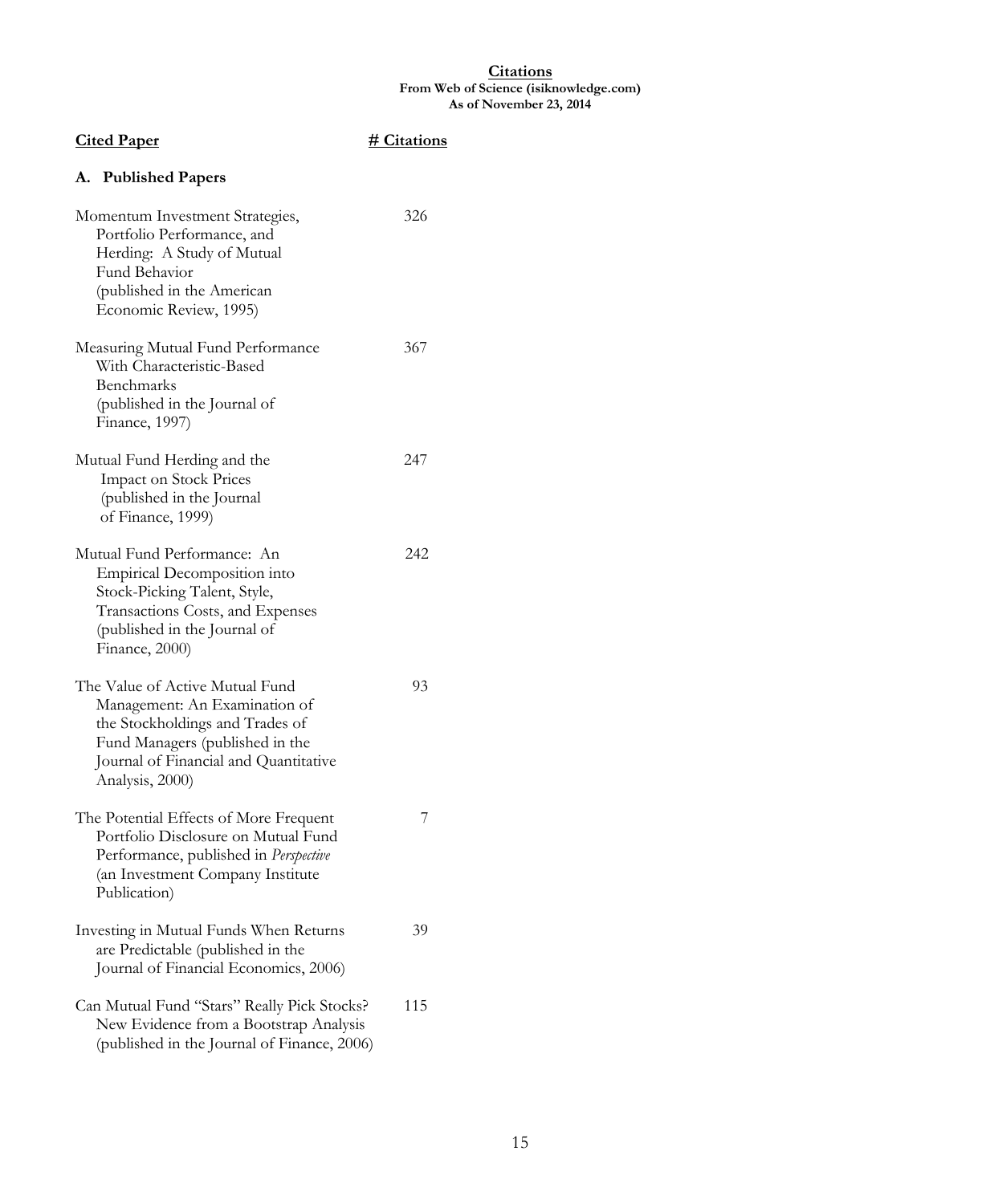# Cited Paper **# Citations**

| Performance Evaluation with Portfolio<br>Holdings Information (published in the<br>North American Journal of Economics<br>and Finance, 2006)            |    |
|---------------------------------------------------------------------------------------------------------------------------------------------------------|----|
| False Discoveries in Mutual Fund Performance:<br>Measuring Luck in Estimated Alphas<br>(published in the Journal of Finance, 2010)                      | 64 |
| Active Management in Mostly Efficient Markets<br>(published in the Financial Analysts Journal,<br>2011)                                                 | 3  |
| Performance Measurement of Mutual Funds,<br>Hedge Funds, and Institutional Accounts<br>(published in the Annual Review of Financial<br>Economics, 2011) | 3  |
| Forecasting Stock Returns Through an<br>Efficient Aggregation of Mutual Fund<br>Holdings (published in the Review of<br>Financial Studies, 2012)        | 6  |
| The Cross-Section of Conditional Mutual<br>Fund Performance in European Stock<br>Markets (published in the<br>Journal of Financial Economics, 2013)     | 3  |
| Monitoring Daily Hedge Fund Performance<br>with Monthly Data (published in the<br>Journal of Investment Consulting, 2013)                               | 0  |
| Decentralized Investment Management:<br>Evidence from the Pension Fund Industry<br>(published in the Journal of Finance, 2013)                          | 1  |
| Mutual Fund Performance with Active<br>Peer Benchmarks (published in the<br>Journal of Financial Economics, 2014)                                       | 0  |
| <b>B. Working Papers</b>                                                                                                                                |    |
| Momentum Investment Strategies of<br>Mutual Funds, Performance Persistence,<br>and Survivorship Bias, working paper                                     | 27 |
| Portfolio Performance, Discount Dynamics,<br>and the Turnover of Closed-End Fund<br>Managers," working paper                                            | 2  |
| A Matter of Style: The Causes and                                                                                                                       | 4  |

16